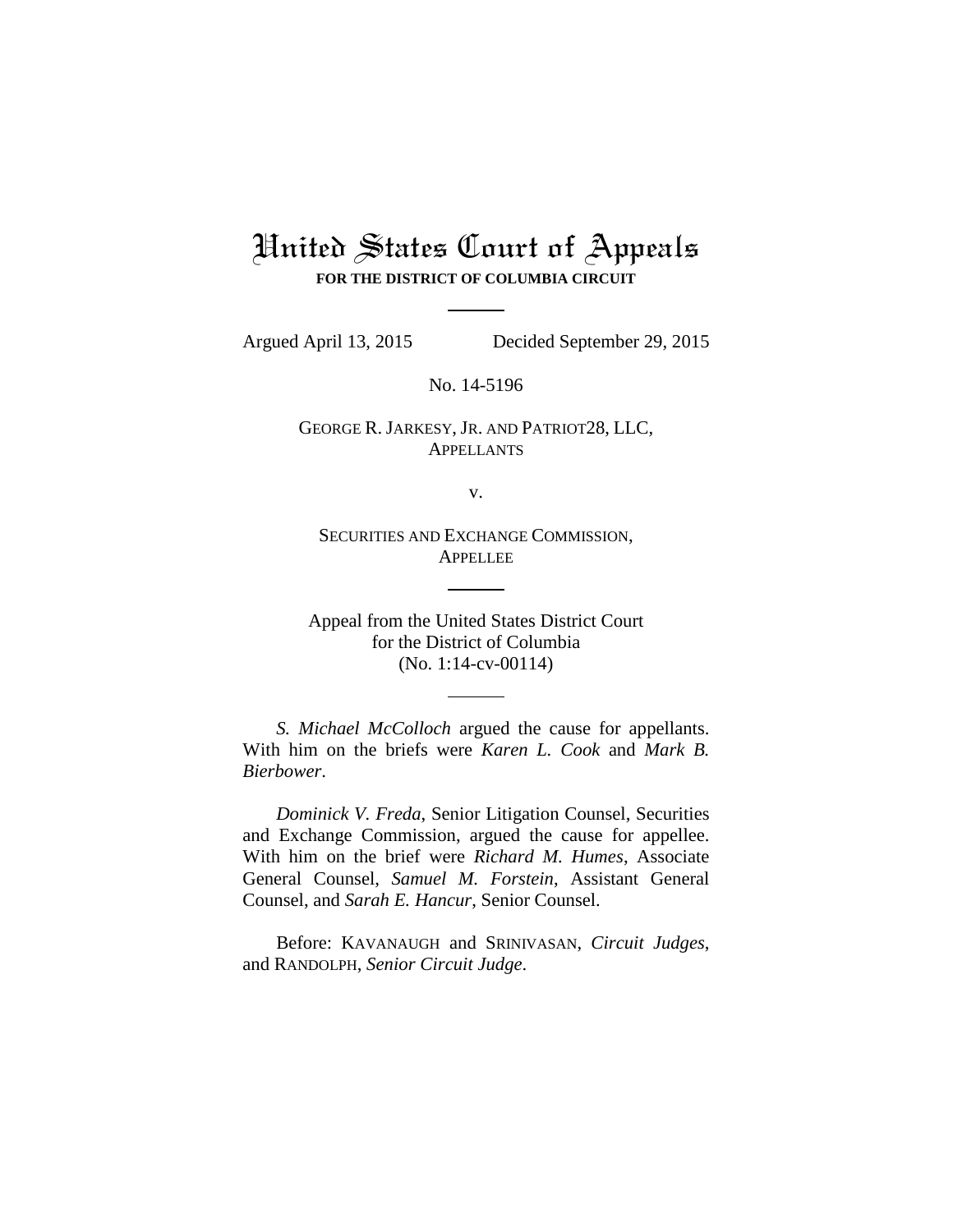## Opinion for the Court filed by *Circuit Judge* SRINIVASAN.

SRINIVASAN, *Circuit Judge*: The Securities and Exchange Commission brought an administrative proceeding against George Jarkesy, Jr., charging him with securities fraud. That proceeding remains ongoing. In the meantime, Jarkesy filed this action in federal district court seeking the administrative proceeding's termination. He argues that the proceeding's initiation and conduct infringe his constitutional rights in several ways. The district court dismissed his action for lack of subject-matter jurisdiction. The court concluded that Congress, by establishing a detailed statutory scheme providing for an administrative proceeding before the Commission plus the prospect of judicial review in a court of appeals, implicitly precluded concurrent district-court jurisdiction over challenges like Jarkesy's.

We agree with the district court and affirm its judgment. In *Thunder Basin Coal Co. v. Reich*, 510 U.S. 200 (1994), the Supreme Court set forth a framework for determining when a statutory scheme of administrative and judicial review forecloses parallel district-court jurisdiction. The ultimate question is whether Congress intended exclusivity when it established the statutory scheme. Applying the considerations outlined in *Thunder Basin* and its progeny, we find the answer here is yes. The result is that Jarkesy, instead of obtaining judicial review of his challenges to the Commission's administrative proceeding now, can secure judicial review in a court of appeals when (and if) the proceeding culminates in a resolution against him.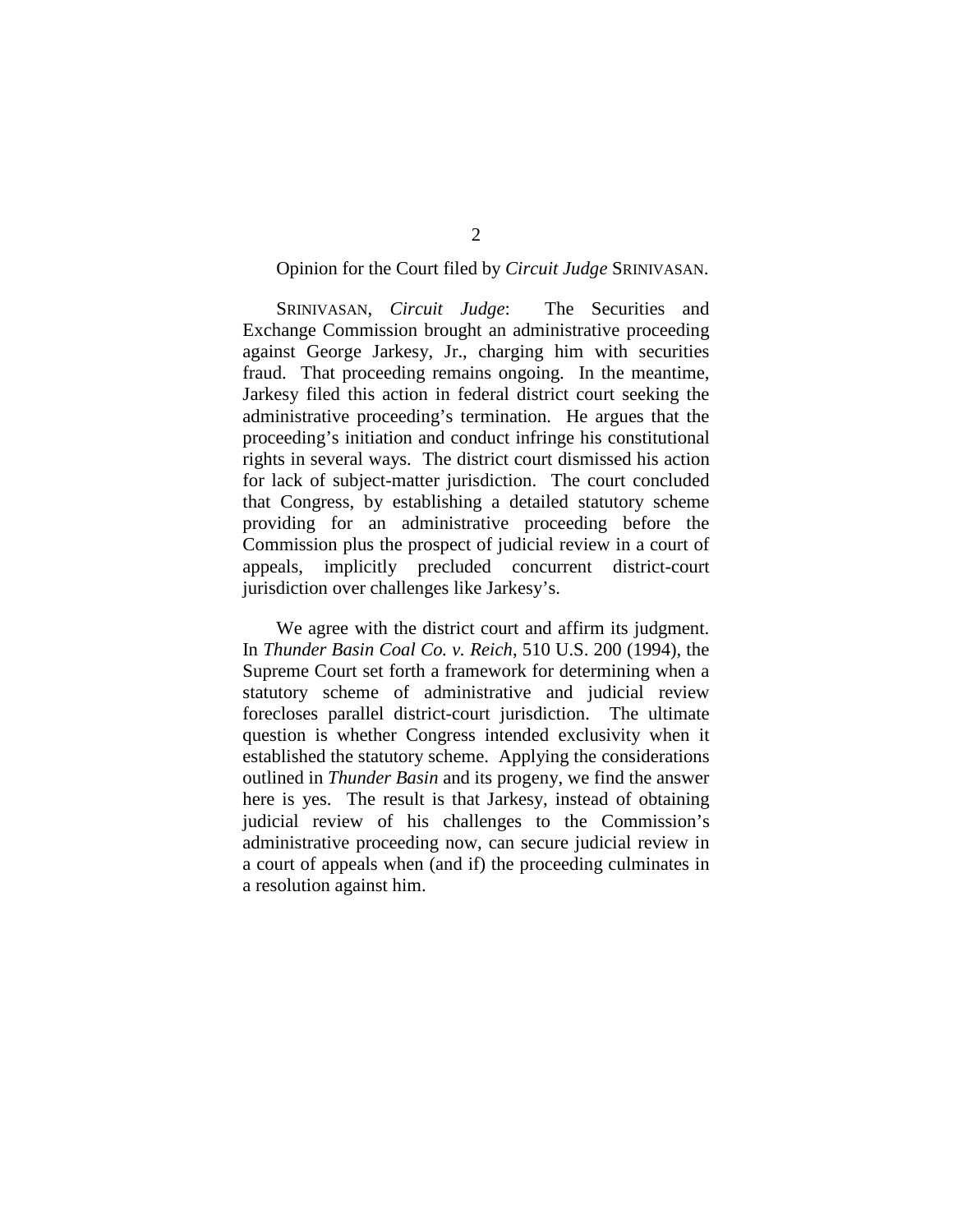3

# I.

# A.

The SEC generally has two routes by which to enforce the federal securities laws in a civil proceeding. The agency can bring a civil action against the alleged violator in federal district court, or it can initiate an administrative enforcement proceeding. *See, e.g.*, 15 U.S.C. §§ 78u(d), 78u-2, 78u-3. At one time, the remedies the SEC could seek against respondents in administrative proceedings were relatively limited. In 2010, however, Congress enacted the Dodd-Frank Wall Street Reform and Consumer Protection Act, which expanded the remedies available to the SEC in administrative proceedings. *See* Pub. L. No. 111-203, § 929P, 124 Stat. 1376, 1862-65. The practical effect, generally speaking, was to "mak[e] the SEC's authority in administrative penalty proceedings coextensive with its authority to seek penalties in Federal court." H.R. Rep. No. 111-687, at 78 (2010). Nothing in Dodd-Frank or the securities laws explicitly constrains the SEC's discretion in choosing between a court action and an administrative proceeding when both are available. *See* J.A. 236.

The SEC's Enforcement Division prosecutes violations in both forums. In administrative proceedings, the SEC's Rules of Practice govern. 17 C.F.R. §§ 201.100 *et seq.* The Commission presides over a proceeding, or, if the Commission so decides, an administrative law judge hears the case initially. *Id.* § 201.110. If the latter, the ALJ holds a hearing and then renders an initial decision, which the respondent may appeal by filing a petition for review with the full Commission. *Id.* §§ 201.360(a)(1), 201.410(a). The Commission reviews ALJ decisions de novo, and it alone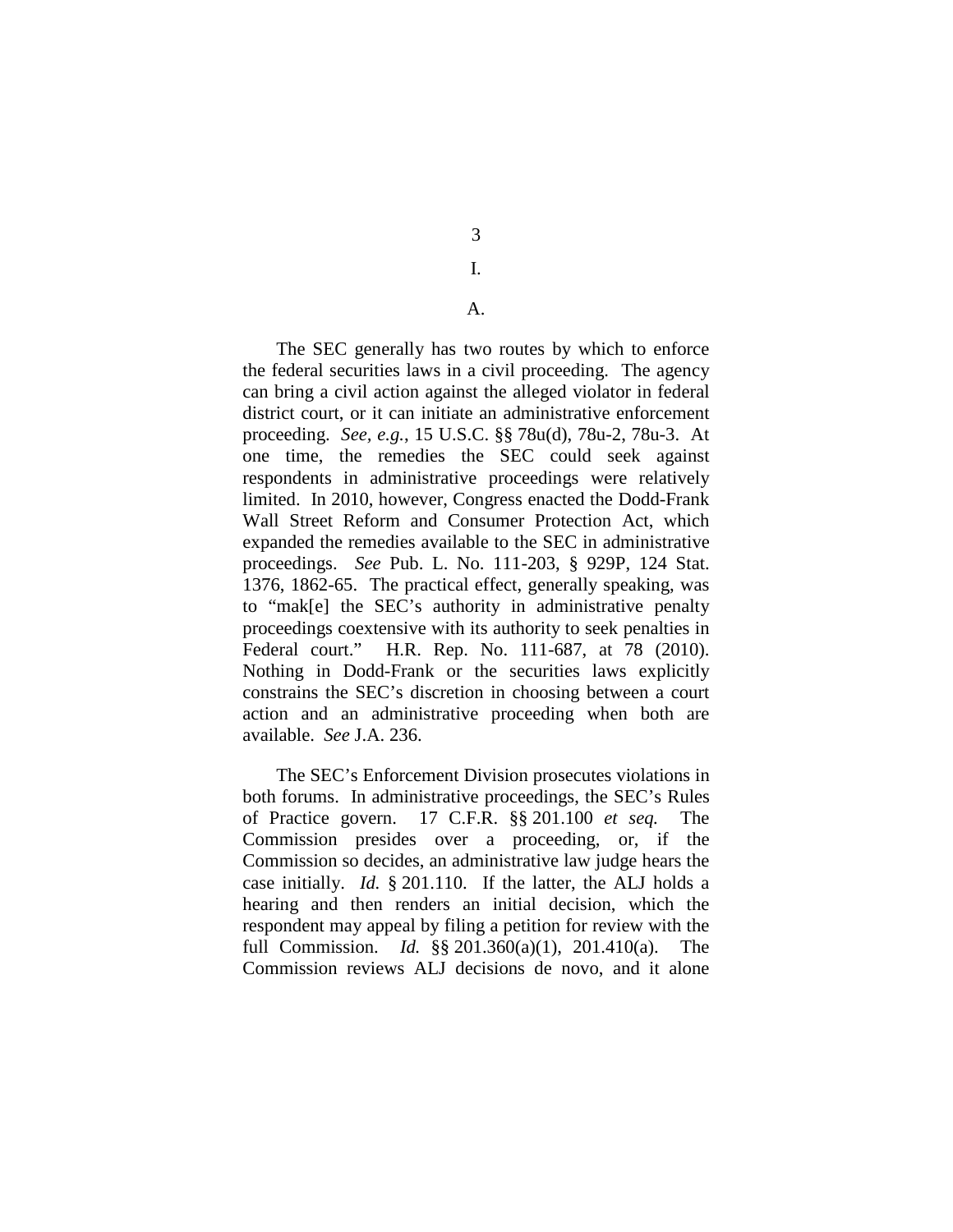possesses the authority to issue a final order. *Id.*  §§ 201.411(a), 201.360(d)(2).

Under the securities laws, final Commission orders can be reviewed in the courts of appeals. The Securities Exchange Act, for instance, provides that "[a] person aggrieved by a final order of the Commission entered pursuant to this chapter may obtain review of the order in the United States Court of Appeals for the circuit in which he resides or has his principal place of business, or for the District of Columbia Circuit, by filing in such court . . . a written petition requesting that the order be modified or set aside in whole or in part." 15 U.S.C.  $\S 78y(a)(1)$ . The Securities Act, the Investment Advisers Act, and the Investment Company Act all contain similarly worded provisions. *See id.* § 77i(a) (Securities Act); *id.* § 80b-13(a) (Advisers Act); *id.* § 80a-42(a) (Company Act).

#### B.

Patriot28, LLC (formerly known as John Thomas Capital Management) is an unregistered investment adviser and general partner of two hedge funds. George Jarkesy, Jr., is the manager of Patriot28. On March 22, 2013, the SEC issued an Order Instituting Administrative and Cease-and-Desist Proceedings against Jarkesy and Patriot28 along with two other respondents. The SEC alleged that they engaged in fraudulent conduct in connection with the offer, purchase, and sale of securities, and charged them with violations of the Exchange Act, the Securities Act, the Advisers Act, and the Company Act. Jarkesy's and Patriot28's two corespondents—John Thomas Financial, Inc. (a broker-dealer) and Anastasios Belesis (the founder and CEO of John Thomas Financial)—were alleged to have aided and abetted Jarkesy's violations of the securities laws. The SEC sought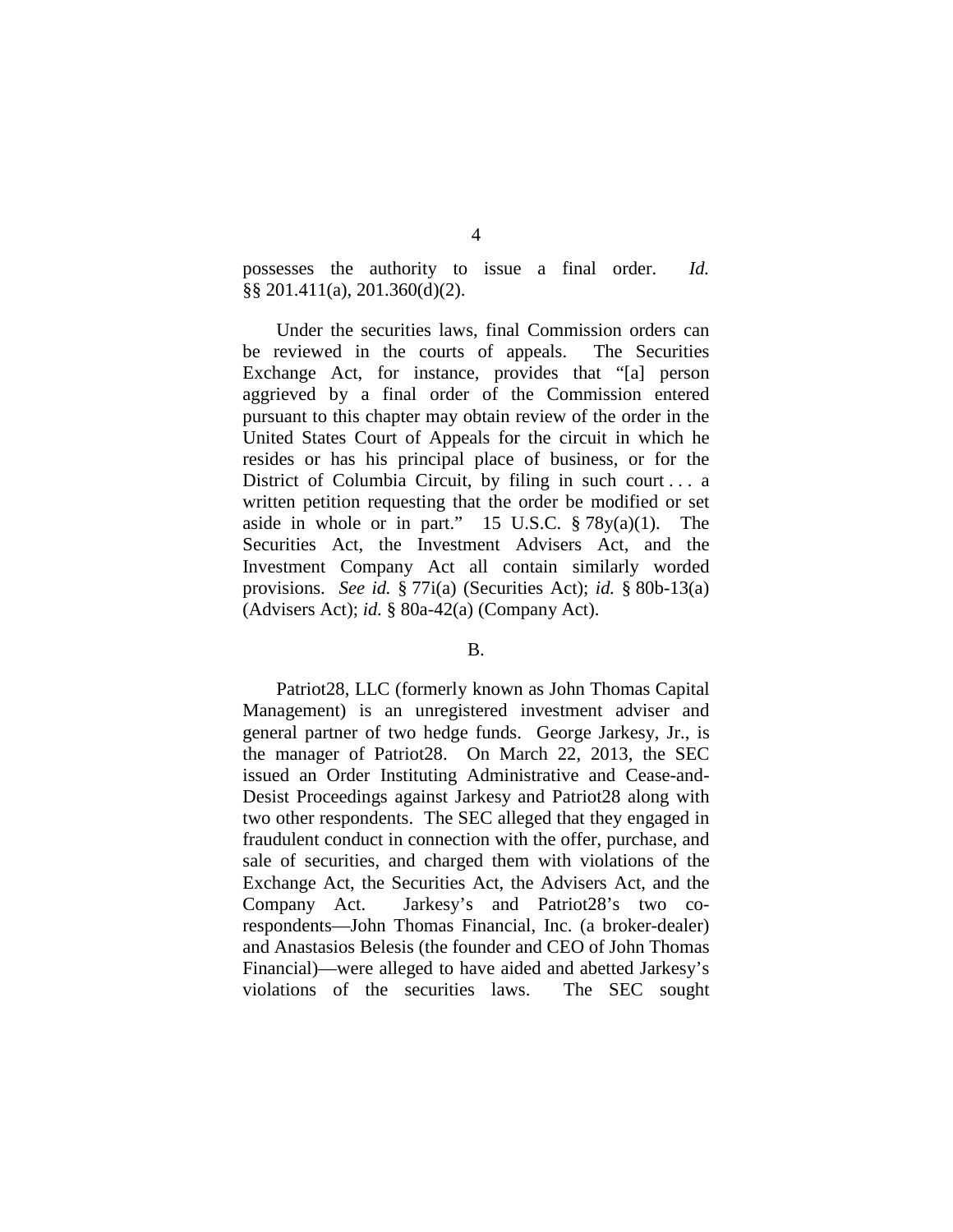disgorgement of fees, civil penalties, a cease-and-desist order, and securities-industry and officer-and-director bars against Jarkesy.

The matter was set for a hearing to take place before an ALJ. In the fall of 2013, John Thomas Financial and Belesis settled with the Commission, and on December 5, 2013, the Commission issued an order approving the settlement. That order included factual and legal findings concerning John Thomas Financial's and Belesis's misconduct. Those findings, in turn, discussed the fraudulent conduct of the "Manager" and the "Adviser" of the hedge funds—references to Jarkesy and Patriot28. The Commission's order noted, however, that its findings had been "made pursuant to Respondents' Offer of Settlement and are not binding on any other person or entity in this or any other proceeding." John Thomas Capital Mgmt. Grp., Exchange Act Release No. 70,989, 2013 WL 6327500, at \*1 n.1 (Dec. 5, 2013).

In response, Jarkesy and Patriot28 took two actions. First, in a petition for interlocutory review filed with the Commission, they sought to disqualify the Commissioners and obtain a dismissal of the administrative proceeding on the ground that the Commission had "conclusively prejudiced the case" against them. John Thomas Capital Mgmt. Grp., Securities Act Release No. 9519, 2014 WL 294551, at \*1 (Jan. 28, 2014). Second, on January 29, 2014, days before the hearing before the ALJ was set to begin on February 3, they filed an action in the United States District Court for the District of Columbia. The action seeks injunctive and declaratory relief "to prevent the SEC from proceeding with an administrative proceeding" that, in their view, "has violated, and will continue to violate, [their] fundamental constitutional rights." Compl. ¶ 1 (J.A. 8).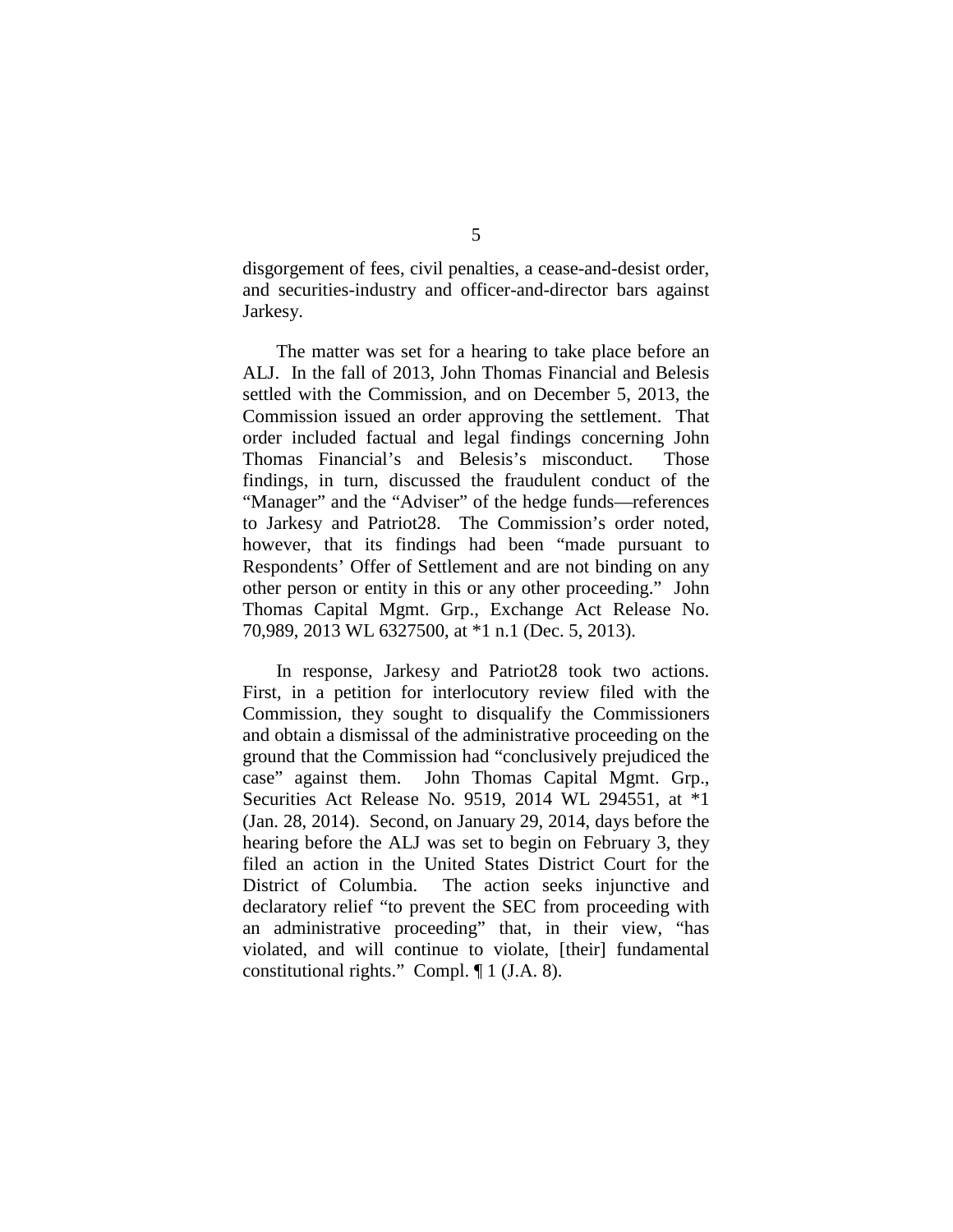Jarkesy and Patriot28's district-court complaint included several claims. Because the nature of those arguments bears on the jurisdictional analysis in some measure, we relay the complaint's contents with precision.

*First*, Jarkesy and Patriot28 alleged a Fifth Amendment Due Process Clause violation based on the Commission's supposed prejudgment of their charges, arguing that the administrative proceeding should be nullified as a result. Compl. ¶¶ 17-24 (J.A. 13-14). *Second*, they alleged that the Commission's decision to place them in an administrative proceeding violated their rights under the Equal Protection Clause by denying them the "fundamental right to [a] jury trial." *Id.* ¶¶ 25-30 (J.A. 14-15). Explaining that the SEC "chooses whether to bring cases in [administrative proceedings] or in federal court on a case-by-case basis, subject to no standard," they alleged that "parties charged by the SEC have their fundamental Seventh Amendment right to jury trial preserved, or denied, based on the arbitrary, capricious or malicious decision of the Commission." *Id.*  ¶¶ 25, 27 (J.A. 14-15). *Third*, they alleged another equal protection argument under a "class-of-one" theory, asserting that, while the Commission had taken similarly situated individuals to court, the Commission's decision to charge Jarkesy and Patriot28 in an agency proceeding was motivated by animus. *Id.* ¶¶ 31-38 (J.A. 16-17). *Fourth*, they alleged improper ex parte communications between the SEC Enforcement Division and the Commissioners regarding their co-respondents' settlement, in violation of the Administrative Procedure Act. *Id.* ¶¶ 39-46 (J.A. 17-19). *Fifth* and finally, they alleged another due process violation based on the Commission's ostensible failure to comply with its *Brady*  obligations under the SEC's Rules of Practice. *Id.* ¶¶ 47-59 (J.A. 19-22).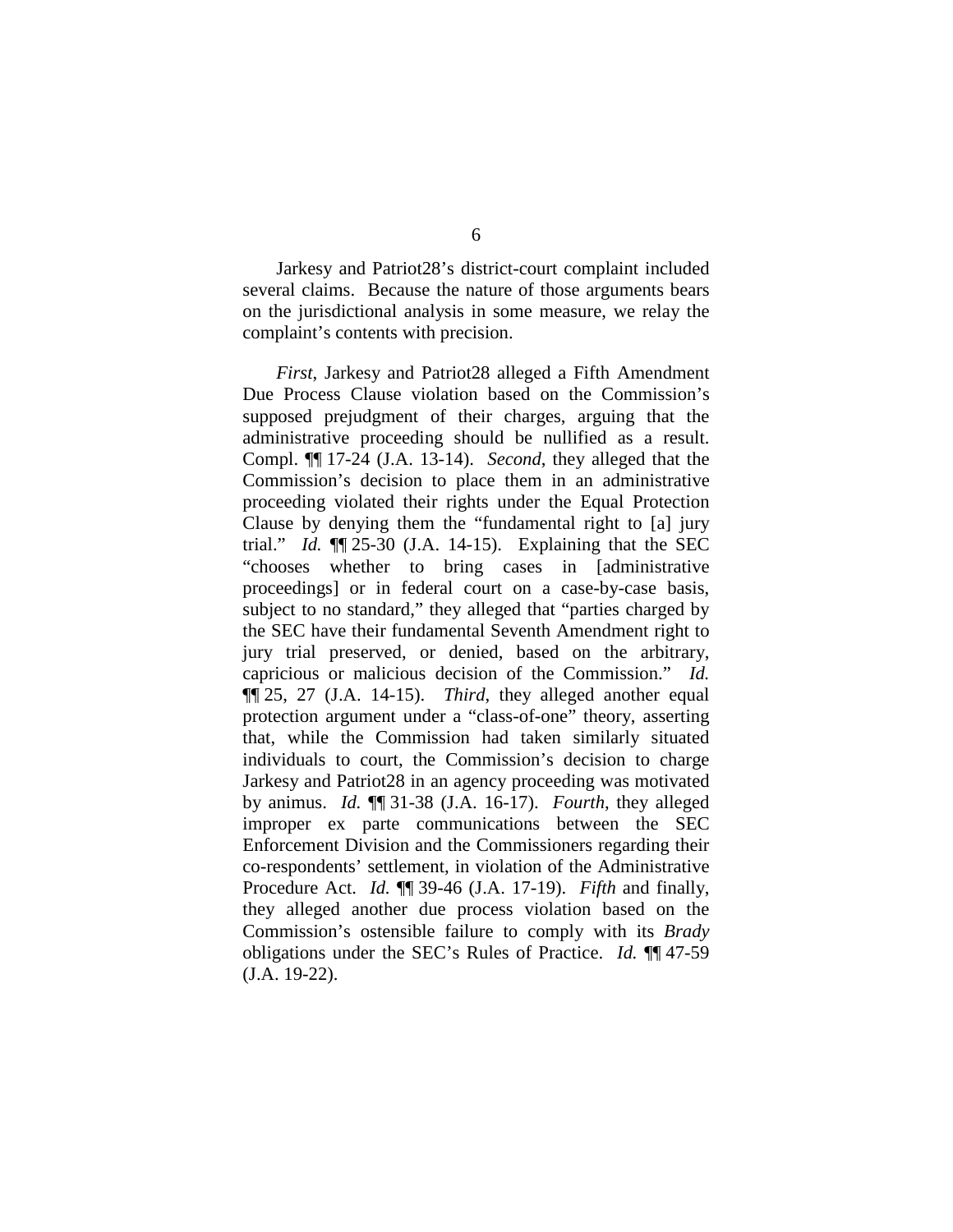The district court denied the plaintiffs' request for a temporary restraining order that would have barred the SEC from proceeding with the scheduled hearing. *Jarkesy v. SEC*, 48 F. Supp. 3d 32, 34, 36 (D.D.C. 2014). The court subsequently dismissed the complaint, finding that the "statutory and regulatory regime under which the SEC's Enforcement Division brought the instant matter against the plaintiffs preclude[d]" the court from hearing their claims. *Id.* at 37. "Although the plaintiffs raise various allegations of violations of their constitutional rights," the court explained, "those claims are inextricably intertwined with the conduct of the very enforcement proceeding the statute grants the SEC the power to institute and resolve as an initial matter." *Id.* at 38. The court thus found that Jarkesy and Patriot28 had to wait to raise their arguments about the proceeding's deficiencies "before a Court of Appeals should the ALJ and the Commission issue orders adverse to them." *Id.*

Meanwhile, the SEC's administrative proceeding moved forward. The ALJ conducted hearings in February and March of 2014 and issued her initial decision in October. In addition to finding that Jarkesy and Patriot28 had violated the securities laws, the ALJ rejected their prejudgment, equal protection, ex parte communications, and *Brady* arguments. *See* John Thomas Capital Mgmt. Grp., Initial Decision Release No. 693, 2014 WL 5304908, at \*1-6 (ALJ Oct. 17, 2014). Jarkesy and Patriot28 filed a petition for review of the ALJ's decision with the Commission. They also filed a motion asking the Commission to stay further proceedings pending a decision from our court in their appeal of the district court's dismissal.

On February 20, 2015, the Commission issued an order denying the stay. As of the date of this opinion, the Commission has yet to rule on the petition.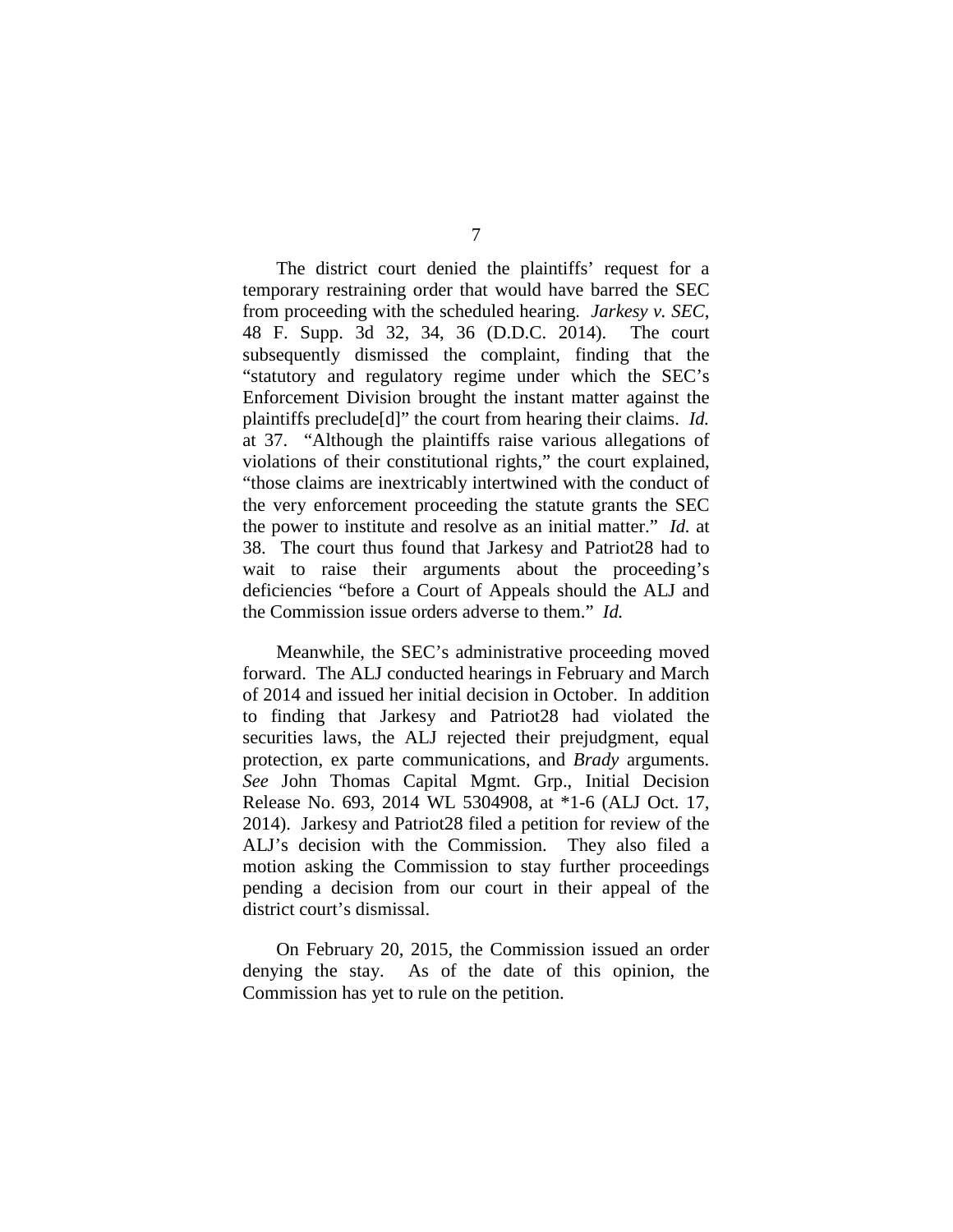8 II.

We review de novo the district court's determination that it lacked authority over Jarkesy and Patriot28's claims (who, for ease of reference, we will refer to collectively as Jarkesy from this point forward). *See Fisher-Cal Indus., Inc. v. United States*, 747 F.3d 899, 902 (D.C. Cir. 2014). We agree with the district court.

Federal courts possess only the power authorized by the Constitution and by statute. *Kokkonen v. Guardian Life Ins. Co. of Am.*, 511 U.S. 375, 377 (1994). "Within constitutional bounds, Congress decides what cases the federal courts have jurisdiction to consider." *Bowles v. Russell*, 551 U.S. 205, 212 (2007). Litigants generally may seek review of agency action in district court under any applicable jurisdictional grant.

If a special statutory review scheme exists, however, "it is ordinarily supposed that Congress intended that procedure to be the exclusive means of obtaining judicial review in those cases to which it applies." *City of Rochester v. Bond*, 603 F.2d 927, 931 (D.C. Cir. 1979). The question in this appeal is whether the district court has jurisdiction over all, or any, of Jarkesy's claims, or whether Congress has implicitly precluded Jarkesy's district-court suit by channeling his challenges through the securities laws' scheme of administrative adjudication and judicial review in a court of appeals. The decision we review is one of a growing number of decisions to address the same question, including a recent decision by the Seventh Circuit. *See Bebo v. SEC*, No. 15- 1511, 2015 WL 4998489 (7th Cir. Aug. 24, 2015). The Seventh Circuit found no district-court jurisdiction, *id.* at \*10,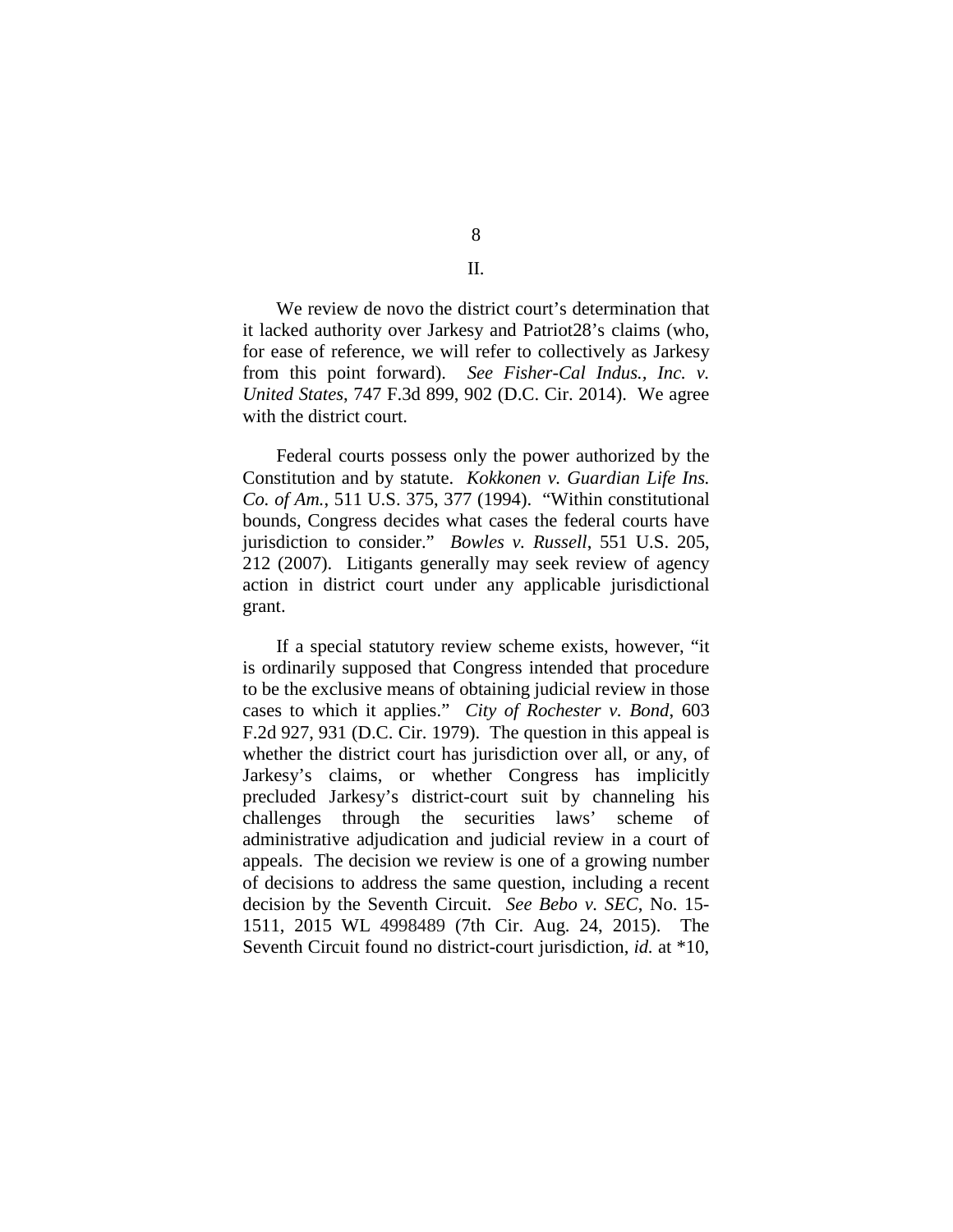and we reach the same conclusion for many of the same reasons.[∗](#page-8-0)

Our analysis proceeds in accordance with the two-part approach set forth in *Thunder Basin Coal Co. v. Reich*. 510 U.S. 200 (1994). Under *Thunder Basin*'s framework, courts determine that Congress intended that a litigant proceed exclusively through a statutory scheme of administrative and judicial review when (i) such intent is "fairly discernible in the statutory scheme," and (ii) the litigant's claims are "of the type Congress intended to be reviewed within [the] statutory structure." *Id.* at 207, 212; *see Elgin v. Dep't of Treasury*, 132 S. Ct. 2126, 2132-33 (2012); *Free Enterprise Fund v.* 

 $\overline{a}$ 

<span id="page-8-0"></span><sup>∗</sup> Various district courts have reached divergent conclusions. *See Tilton v. SEC*, No. 15-CV-2472, 2015 WL 4006165, at \*1 (S.D.N.Y. June 30, 2015) (no jurisdiction over Appointments Clause and removal power claims); *Spring Hill Capital Partners, LLC v. SEC*, No. 15-CV-4542 (S.D.N.Y. June 26, 2015) (bench ruling) (no jurisdiction over Appointments Clause claim) (transcript attached to Appellee 28j Letter (filed July 8, 2015)); *Hill v. SEC*, No. 1:15-CV-1801, 2015 WL 4307088, at \*4, 9 (N.D. Ga. June 8, 2015) (jurisdiction over non-delegation, Seventh Amendment, Appointments Clause, and removal power claims); *Duka v. SEC*, No. 15 Civ. 357, 2015 WL 1943245, at \*3-4, \*7 (S.D.N.Y. Apr. 15, 2015) (jurisdiction over presidential removal power claim); *Bebo v. SEC*, No. 15-C-3, 2015 WL 905349, at \*2 (E.D. Wis. Mar. 3, 2015) (no jurisdiction over due process, equal protection, Seventh Amendment, and removal power claims), aff'd, No. 15-1511, 2015 WL 4998489 (7th Cir. Aug. 24, 2015); *Chau v. SEC*, 72 F. Supp. 3d 417, 430, 436 (S.D.N.Y. 2014) (no jurisdiction over due process and equal protection claims); *Altman v. SEC*, 768 F. Supp. 2d 554, 562 (S.D.N.Y. 2011) (no jurisdiction over due process, equal protection, and privacy claims), aff'd, 687 F.3d 44 (2d Cir. 2012) (per curiam); *Gupta v. SEC*, 796 F. Supp. 2d 503, 513-14 (S.D.N.Y. 2011) (jurisdiction over equal protection claim, no jurisdiction over retroactivity claim).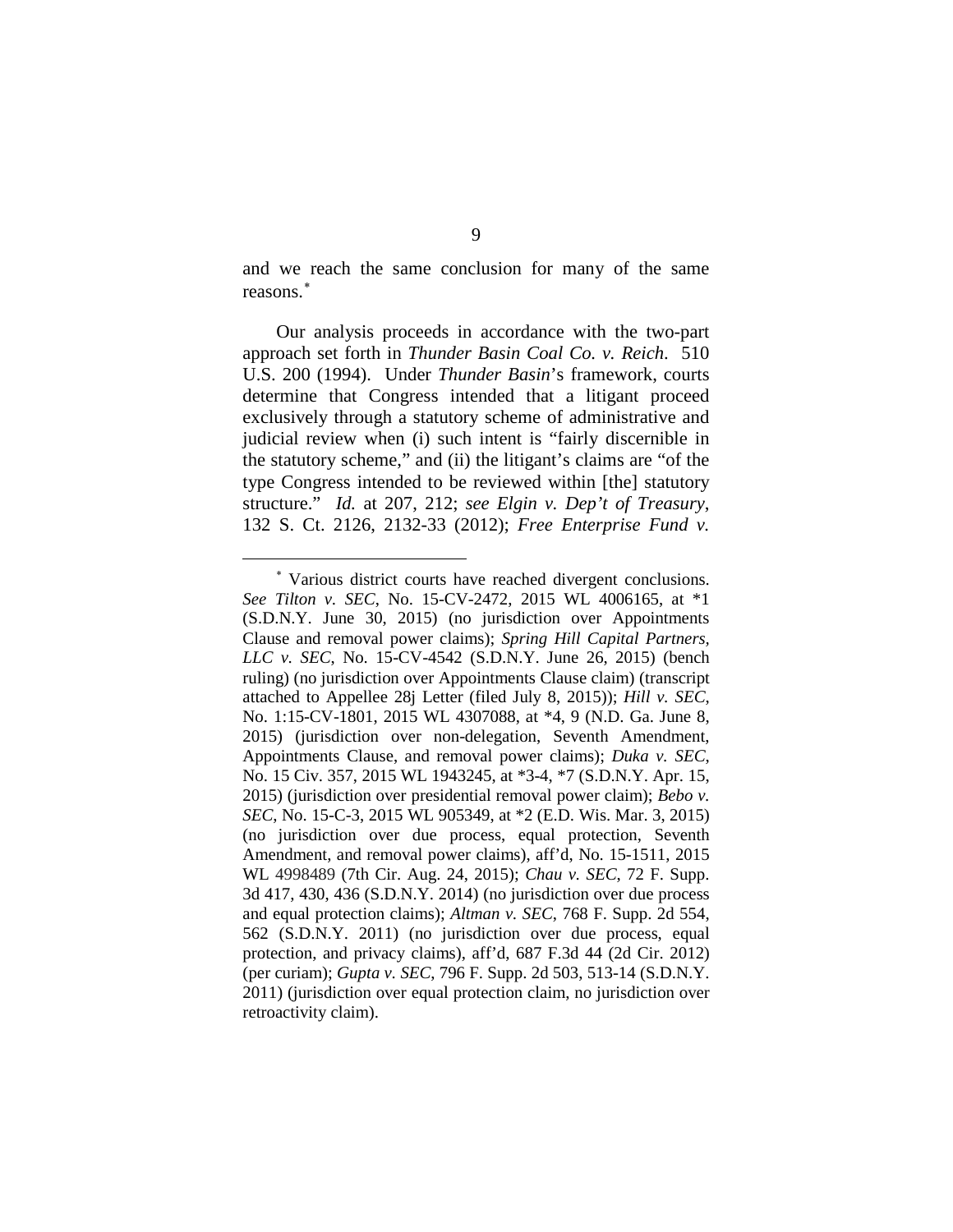10

*Pub. Co. Accounting Oversight Bd.*, 561 U.S. 477, 489 (2010). Here, both considerations support the conclusion that Congress intended the statutory scheme to be exclusive.

#### A.

We can fairly discern Congress's intent to preclude suits by respondents in SEC administrative proceedings in the mine-run of cases. "Generally, when Congress creates procedures designed to permit agency expertise to be brought to bear on particular problems, those procedures are to be exclusive." *Free Enterprise*, 561 U.S. at 489 (internal quotation marks omitted). And the securities laws' scheme of Commission adjudication and ensuing judicial review resembles in material respects the enforcement scheme the Supreme Court found exclusive in *Thunder Basin*.

There, the Court considered a coal company's statutory and constitutional challenges to an anticipated enforcement proceeding under the Federal Mine Safety and Health Amendments Act of 1977. Under the Mine Act scheme, the Mine Safety and Health Administration investigates and sanctions violations of the Act and its regulations. *Thunder Basin*, 510 U.S. at 202-04 & n.5. The sanctioned party can bring a challenge before an ALJ and then appeal the ALJ's determination to the Federal Mine Safety and Health Review Commission, who reviews it de novo and issues a final order imposing penalties. *Id.* at 207-08. The party can then seek review of the order in a court of appeals, "whose jurisdiction 'shall be exclusive and its judgment and decree shall be final' except for possible Supreme Court review." *Id.* at 208 (quoting the Mine Act, 30 U.S.C.  $\S$  816(a)(1)). Finding that the Mine Act thus established a "detailed structure for reviewing violations," the Supreme Court held that the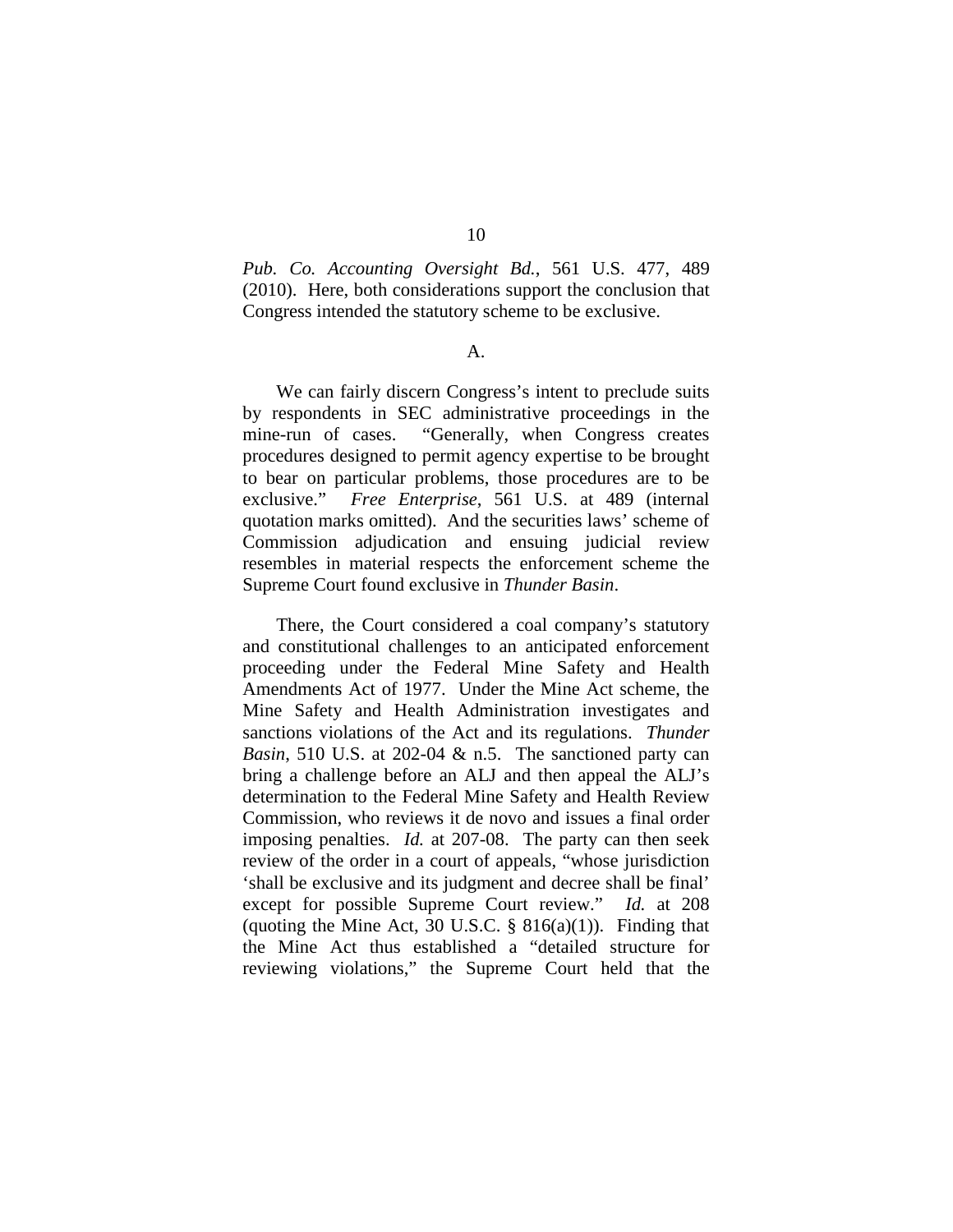scheme implicitly barred district-court jurisdiction over the coal company's pre-enforcement suit*. Id.* at 207, 216.

The securities laws contain an equally comprehensive structure for the adjudication of securities violations in administrative proceedings. Aside from the fact that the Commission, rather than the sanctioned entity, initiates the agency review process, the proceedings follow the same progression. The schemes also contain nearly identical judicial-review provisions.

The Exchange Act, for example, also provides that, once the Commission proceeding culminates in a final order, an "aggrieved" respondent may seek review in our court or the circuit where he resides or has his principal place of business. 15 U.S.C. § 78y(a)(1); *compare id.*, *with* 30 U.S.C. § 816(a)(1) (the Mine Act). The reviewing court, like the reviewing court in the Mine Act scheme, exercises "exclusive" jurisdiction to "affirm or modify and enforce or to set aside the order in whole or in part." 15 U.S.C. § 78y(a)(3); *compare id.*, *with* 30 U.S.C. § 816(a)(1). The court may consider only "objection[s] to an order or rule of the Commission" that had been "urged before the Commission" unless "there was reasonable ground for failure to do so." 15 U.S.C. § 78y(c)(1); *compare id.*, *with* 30 U.S.C. § 816(a)(1). The Exchange Act also specifies the standard of review for the Commission's factual findings, *see* 15 U.S.C. § 78y(a)(4); *compare id.*, *with* 30 U.S.C. § 816(a)(1); the process for seeking a stay of the Commission's order, *see* 15 U.S.C. § 78y(c)(2); *compare id.*, *with* 30 U.S.C. § 816(a)(2), (c); and the process for the court to remand to the agency to "adduce additional evidence," 15 U.S.C. § 78y(a)(5); *compare id.*, *with* 30 U.S.C. § 816(a)(1).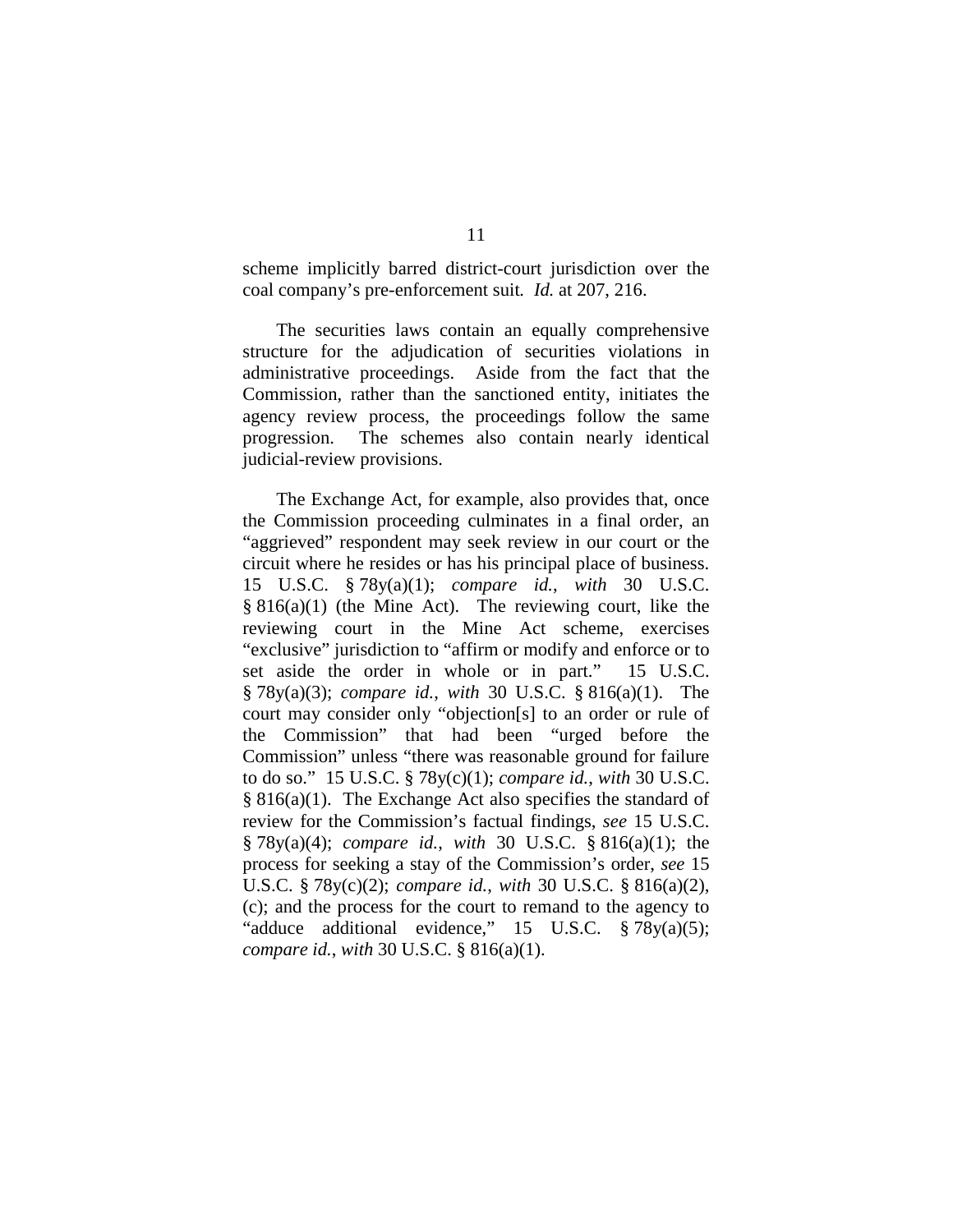"Given the painstaking detail with which" Congress set forth the rules governing the court of appeals' review of Commission action, "it is fairly discernible that Congress intended to deny [aggrieved respondents] an additional avenue of review in district court." *Elgin*, 132 S. Ct. at 2134. In our view, moreover, it is of no moment that the securities laws provide for the possibility of civil enforcement both before the Commission *and* in federal district court. One court has thought otherwise, reasoning that "[t]here can be no 'fairly discernible' Congressional intent to limit jurisdiction away from district courts when the text of the statute provides the district court as a viable forum" for SEC enforcement actions. *Hill*, 2015 WL 4307088, at \*6. Congress, though, gave *the SEC* the option to pursue violations in district court. Congress did not thereby necessarily enable *respondents in administrative proceedings* to collaterally attack those proceedings in court. In other words, Congress granted the choice of forum to the Commission, and that authority could be for naught if respondents like Jarkesy could countermand the Commission's choice by filing a court action.

B.

Jarkesy does not seriously dispute that Congress meant to channel most challenges to the Commission's administrative proceedings through the statutory review scheme.He instead argues that the particular challenges he raised in his districtcourt suit are not "of the type Congress intended to be reviewed within this statutory structure." *Thunder Basin*, 510 U.S. at 212. We disagree.

"To unsettle [the] presumption of initial administrative review—made apparent by the structure of the organic statute—requires a strong countervailing rationale." *E. Bridge, LLC v. Chao*, 320 F.3d 84, 89 (1st Cir. 2003). The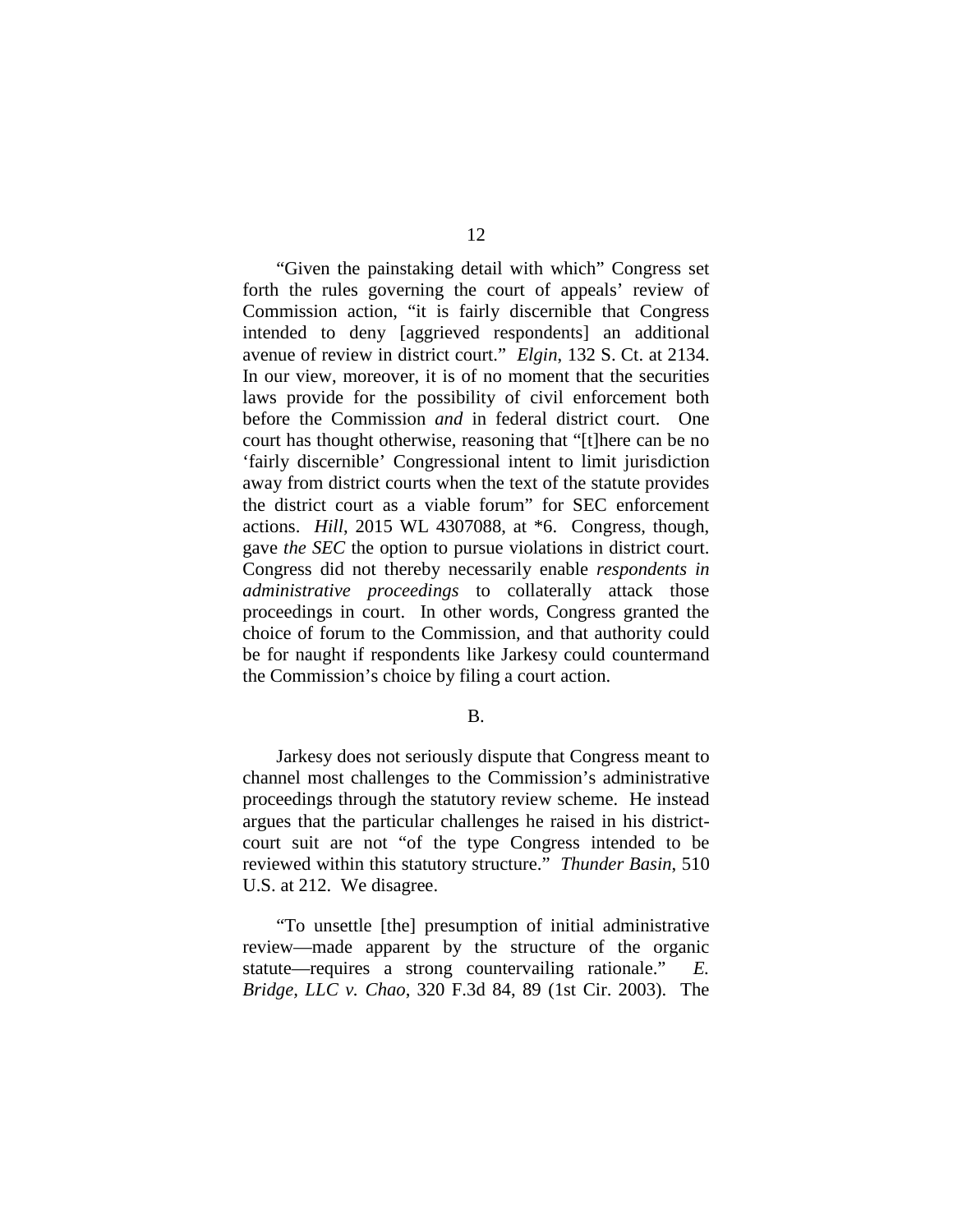second step of the *Thunder Basin* framework asks whether Jarkesy's claims present such a rationale. And the Supreme Court has told us what to look for: we are to "presume" that Congress wanted the district court to remain open to a litigant's claims "if 'a finding of preclusion could foreclose all meaningful judicial review'; if the suit is 'wholly collateral to a statute's review provisions'; and if the claims are 'outside the agency's expertise.'" *Free Enterprise*, 561 U.S. at 489-90 (quoting *Thunder Basin*, 510 U.S. at 212-13). We do not understand those considerations to form three distinct inputs into a strict mathematical formula. Rather, the considerations are general guideposts useful for channeling the inquiry into whether the particular claims at issue fall outside an overarching congressional design. Here, each of the guideposts points in the same direction.

1.

We first address Jarkesy's argument that his challenges cannot receive "meaningful review" within the securities laws' scheme. Jarkesy offers several reasons why that is allegedly the case. Among them, he contends that the Commission lacks the authority to rule on certain of his claims, which he frames as facial attacks on Dodd-Frank's amendments to the securities laws based on the Seventh Amendment and the non-delegation doctrine.

The government maintains that Jarkesy never raised those claims before the district court. The district court evidently agreed. Indeed, the court found that it lacked jurisdiction in part *because* it did not understand Jarkesy to be raising a facial challenge. *See Jarkesy*, 48 F. Supp. 3d at 39.

We, too, reject Jarkesy's assertion that that he lodged a facial attack on Dodd-Frank based on the Seventh Amendment—*i.e.*, a challenge to Congress's enabling the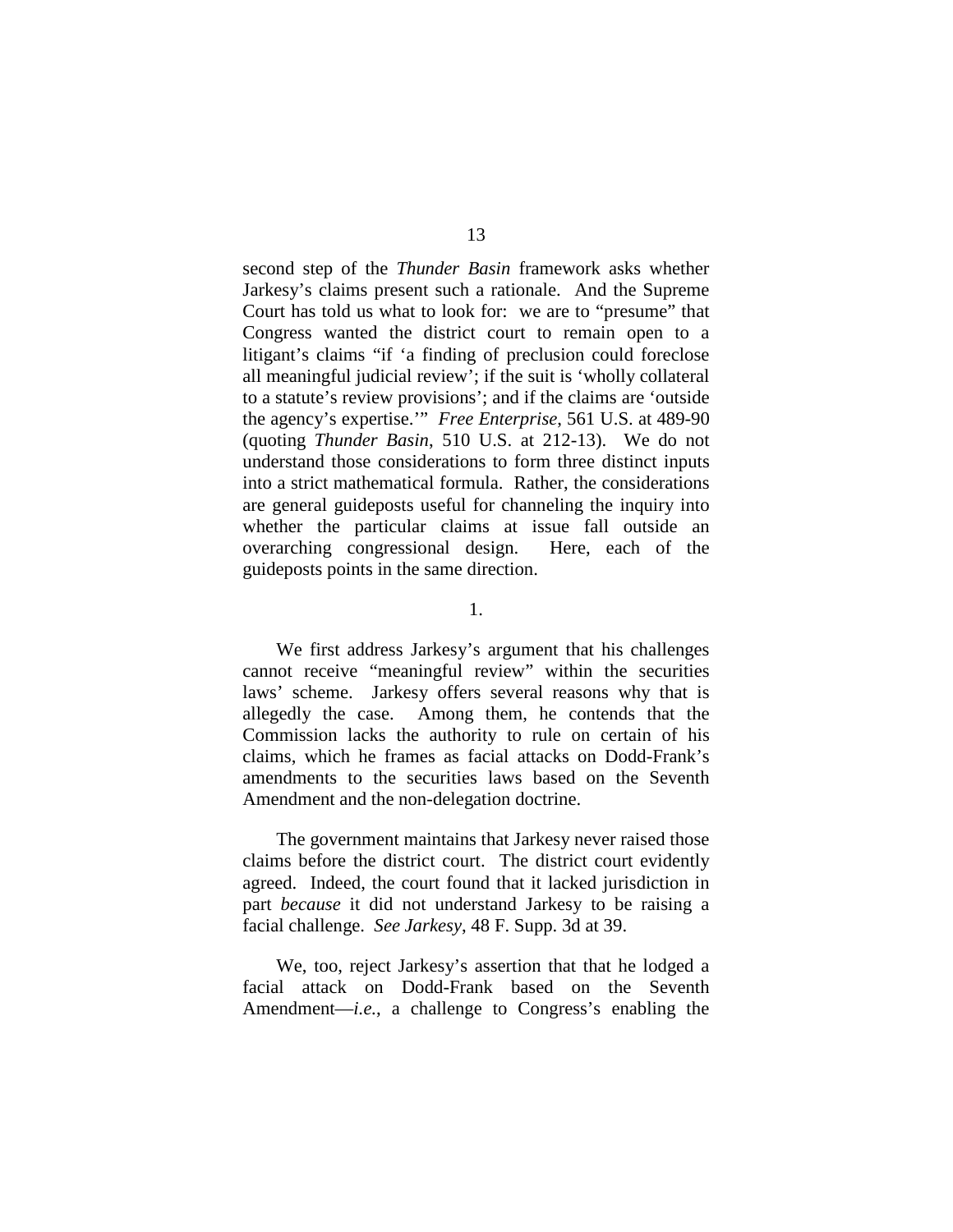Commission to obtain enhanced penalties in an administrative proceeding. In his complaint, Jarkesy referenced the Seventh Amendment only in developing the fundamental-rights angle of one of his equal protection theories. *See* Compl. ¶¶ 26-30 (J.A. 15). And in another filing below, Jarkesy expressly disclaimed making a facial Seventh Amendment challenge to the availability of more severe penalties in the agency setting, stating: "To be clear, Plaintiffs do not here complain that *Congress* had no right to separate them from their Seventh Amendment rights by designating securities fraud enforcement actions for adjudication in an administrative forum." *See* J.A. 75-76 (memorandum in support of motion for a temporary restraining order).

Whether Jarkesy properly asserted a facial challenge based on the non-delegation doctrine presents a closer question. His complaint hints at such a challenge in passing. *See* Compl.  $\lceil 2 \rceil$  (J.A. 8-9) ("The SEC ... has usurped a legislative prerogative, violating the constitutional separation of powers."). He put forth a non-delegation argument in his memorandum in support of his motion for a temporary restraining order. *See* J.A. 78-82. Jarkesy also described his separation-of-powers claim as attacking "the facial validity of a statutory scheme" in his briefing responding to the district court's notice to show cause. J.A. 263-64. That said, we appreciate the government's point that if Jarkesy really meant to assert a facial challenge, he would have done well to at least mention Dodd-Frank or cite the relevant statutes in his complaint. If the district court misunderstood the nature of Jarkesy's intended claim, its confusion was understandable.

In any case, assuming *arguendo* that Jarkesy adequately put forth a non-delegation challenge, he is wrong to assign it talismanic significance. He seems to assume that whenever a respondent in an administrative proceeding attacks a statute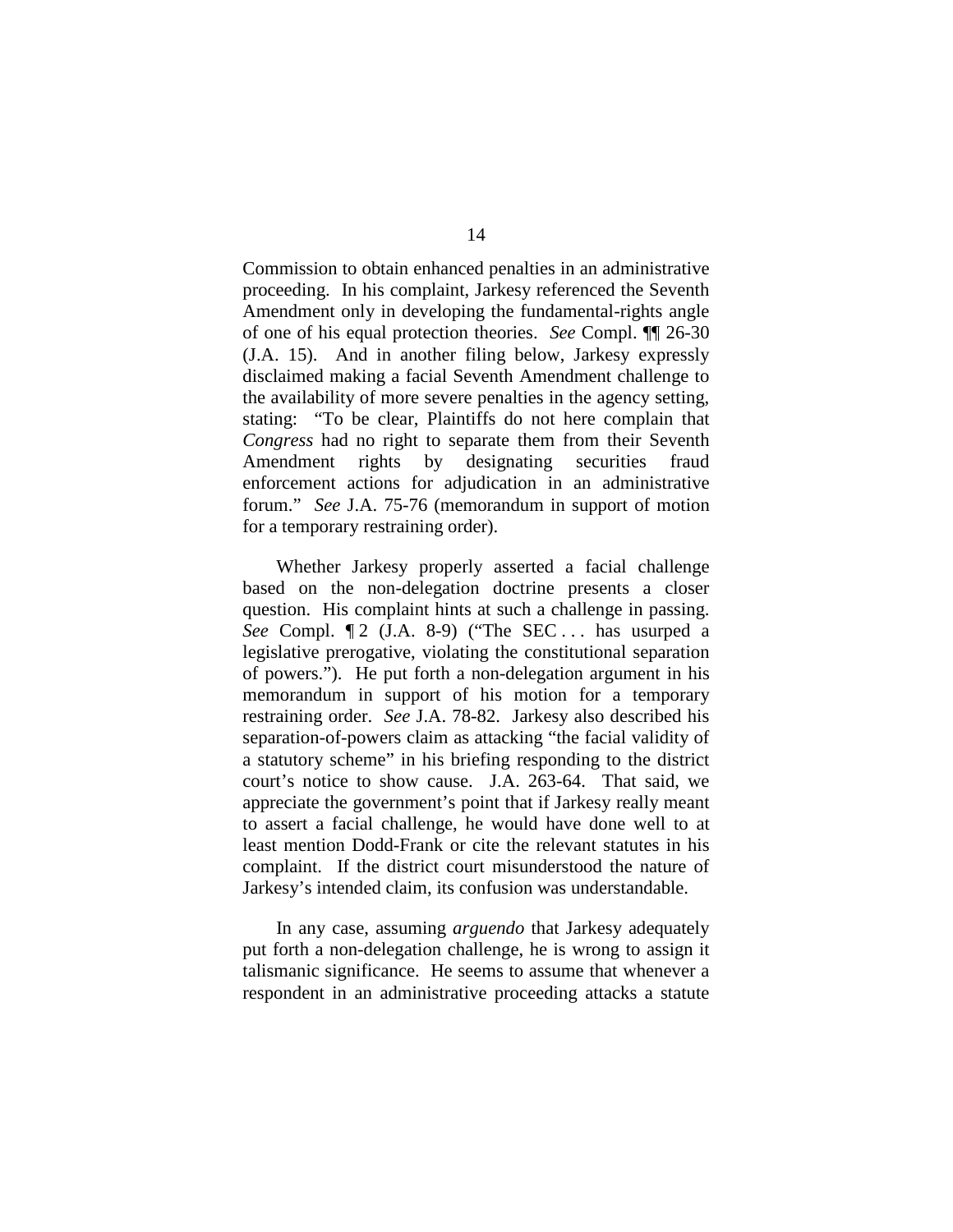on its face, a district court has jurisdiction to hear the challenge, whereas the agency does not. That is mistaken. To be sure, the Supreme Court has noted that "adjudication of the constitutionality of congressional enactments has generally been thought beyond the jurisdiction of administrative agencies." *Thunder Basin*, 510 U.S. at 215 (brackets omitted). But the *Thunder Basin* Court did not find that consideration to be determinative of whether the company's constitutional claims could receive meaningful review within the Mine Act scheme. *Id.* And the Court's recent decision in *Elgin v. Department of Treasury* reiterated that, so long as a court can eventually pass upon the challenge, limits on an agency's own ability to make definitive pronouncements about a statute's constitutionality do not preclude requiring the challenge to go through the administrative route. 132 S. Ct. at 2136-37.

*Elgin* concerned the Civil Service Reform Act (CSRA), which sets forth a comprehensive structure for reviewing personnel actions taken against federal employees. Under the CSRA, federal employees who suffer adverse employment actions may seek a hearing before the Merit Systems Protection Board (MSPB), whose decision is then reviewed by the Federal Circuit. *Id.* at 2130-31. The plaintiffs in *Elgin*  were male employees who had been discharged because they failed to register for the military draft. *Id.* at 2131. While one employee (Elgin) sought a hearing under the CSRA, he did not pursue the proceedings past the ALJ's initial ruling against him. All the employees filed suit in federal district court instead. *Id.* They claimed that the Military Selective Service Act and the corresponding statute barring them from federal employment were facially unconstitutional under the Equal Protection and the Bill of Attainder Clauses. *Id.*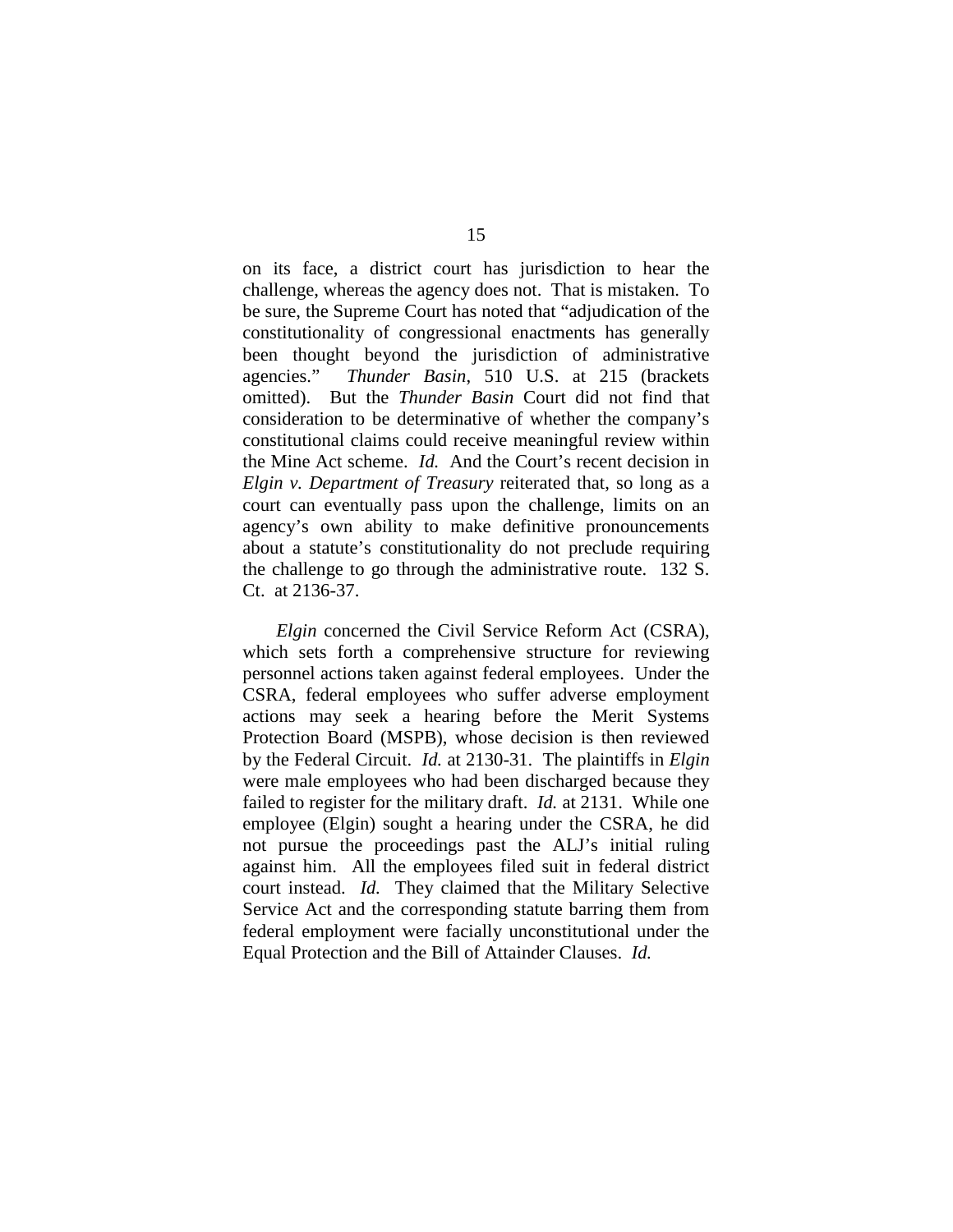In the employees' view, Congress could not have intended for them to pursue their facial constitutional challenges through the CSRA route, in part because the ALJ who initially ruled on Elgin's claims agreed that the MSPB lacked authority to determine the constitutionality of those statutes. *Id.* at 2131, 2136. Though the Supreme Court reserved judgment on whether the ALJ was correct, the Court made clear that it did not matter: even if the MSPB could not declare the statutes unconstitutional, the Federal Circuit could. *Id.* at 2136-37. Because the employees' challenges "could be meaningfully addressed in the Court of Appeals that Congress had authorized to conduct judicial review," the *Elgin* Court was confident that Congress intended them to go through the agency proceedings first. *Id.* at 2137 (internal quotation marks omitted).

So too, here. Because Jarkesy's constitutional claims, including his non-delegation challenge to Dodd-Frank, can eventually reach "an Article III court fully competent to adjudicate" them, it is of no dispositive significance whether the Commission has the authority to rule on them in the first instance during the agency proceedings. *Id.* at 2137; *see Bebo*, 2015 WL 4998489, at \*6-7. Indeed, courts of appeals often consider facial constitutional claims—including separation-of-powers claims—in reviewing final orders from the Commission. *See Am. Power & Light Co. v. SEC*, 329 U.S. 90, 96-108 (1946) (addressing Commerce Clause, nondelegation, and due process challenges); *Blinder, Robinson & Co., Inc. v. SEC*, 837 F.2d 1099, 1103-04 (D.C. Cir. 1988) (addressing removal powers challenge); *Sorrell v. SEC*, 679 F.2d 1323, 1325-26 (9th Cir. 1982) (addressing challenge that Congress unconstitutionally delegated legislative power to a private entity). Jarkesy would not need to blaze a new trail.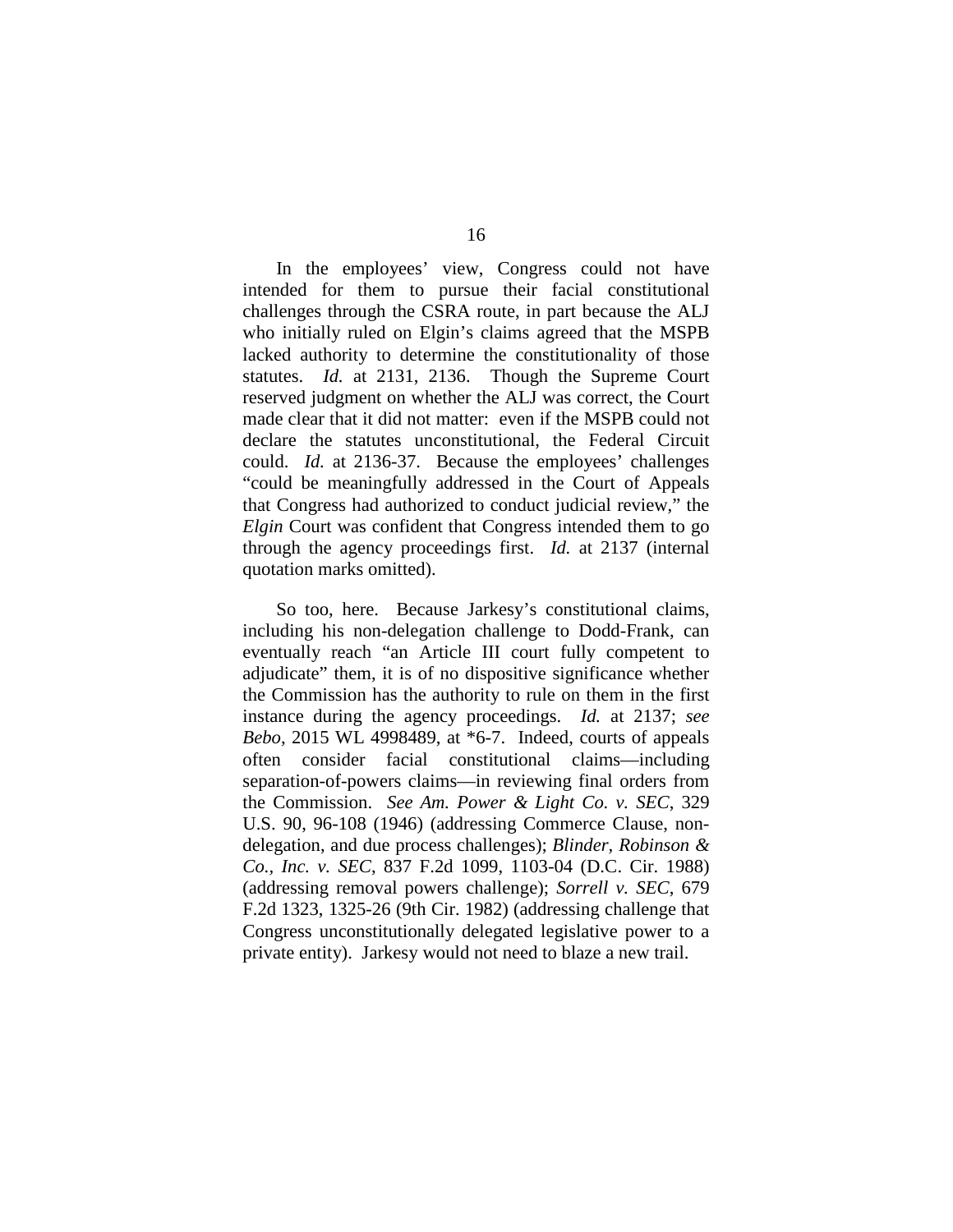In support of his entitlement to the district court's attention now, Jarkesy invokes another recent Supreme Court decision, *Free Enterprise Fund v. Public Company Accounting Oversight Board*. 561 U.S. 477 (2010). In *Free Enterprise*, an accounting firm (joined by an advocacy organization) brought suit against the Public Company Accounting Oversight Board (PCAOB), an entity created by the Sarbanes-Oxley Act and placed under SEC oversight. *Id.*  at 484-87. The firm claimed that the PCAOB's structure infringed upon the president's removal power and that its members had been appointed in contravention of the Appointments Clause. *Id.* at 487. The accounting firm was registered with the PCAOB, and a PCAOB inspection had uncovered deficiencies in the firm's audits. At the time the firm filed its district-court action, however, the PCAOB had only opened an investigation. *Id.* 

The government argued that the district court lacked jurisdiction to hear the firm's suit. It reasoned that, because the Sarbanes-Oxley Act empowered the Commission to review any PCAOB rule or sanction, *see* 15 U.S.C.  $\S 7217(b)(2)-(4)$ , (c)(2), and because parties can challenge either a "final rule" or a "final order" of the Commission in a court of appeals pursuant to 15 U.S.C. § 78y, the accounting firm should have pursued its constitutional challenge through that route instead. *Free Enterprise*, 561 U.S. at 489.

The Supreme Court rejected the government's argument that § 78y implicitly barred the accounting firm's preenforcement suit. *See id.* at 489-91. Key to the Court's reasoning was that, to bring itself within the PCAOB and Commission scheme, the firm would have needed to manufacture a dispute or provoke a sanction. The Court was highly skeptical that Congress could have intended to require doing so. "Requiring petitioners to select and challenge a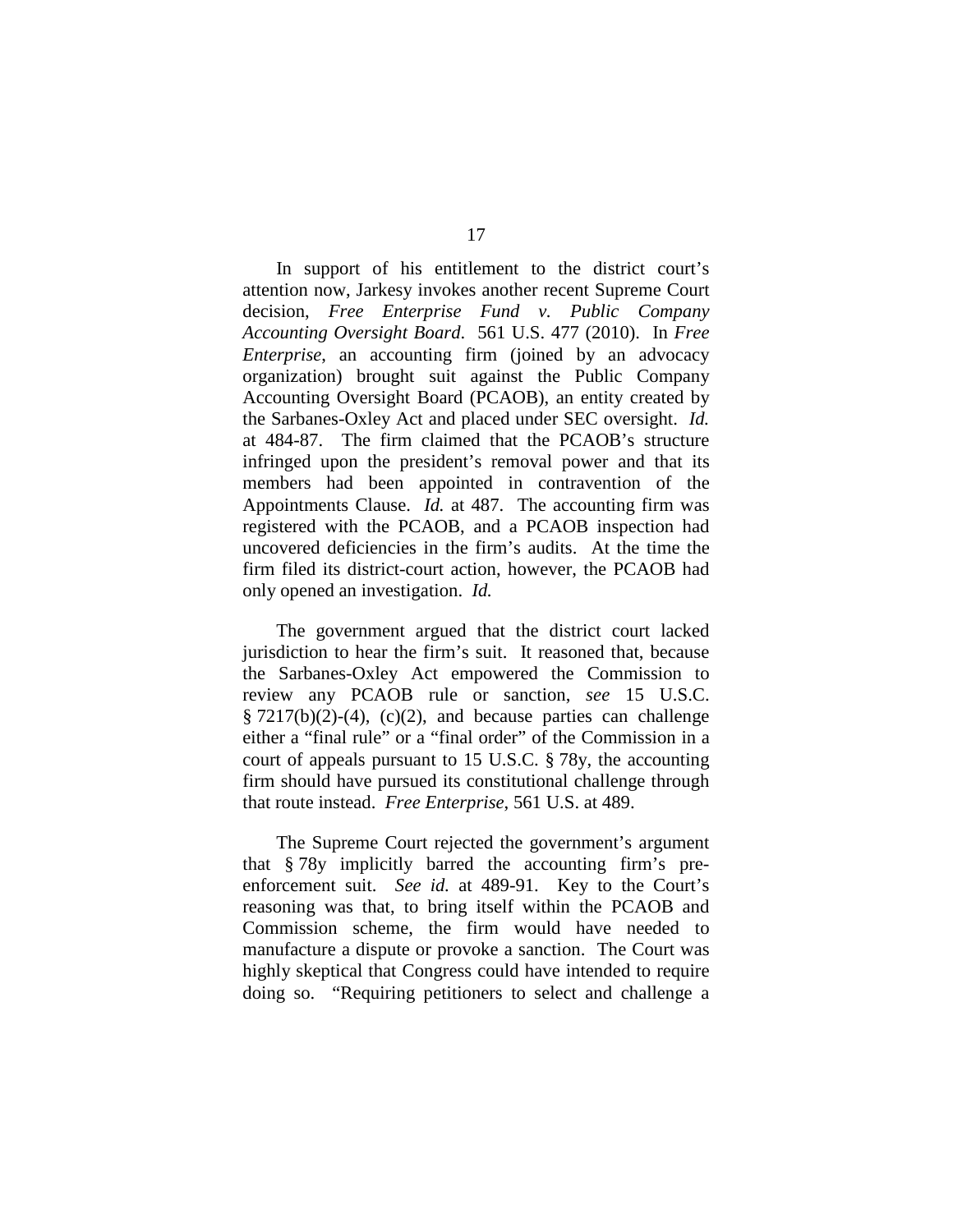Board rule at random is an odd procedure for Congress to choose," the Court explained. *Id.* at 490. The plaintiffs "object to the Board's existence, not to any of its auditing standards"; and moreover, "only *new* rules, and not existing ones, are subject to challenge." *Id.* The Court also dismissed the government's suggestion that the accounting firm could obtain review by deliberately incurring a PCAOB sanction. "If the Commission then affirms [the sanction], the firm will win access to a court of appeals—and severe punishment should its challenge fail. We normally do not require plaintiffs to 'bet the farm . . . by taking the violative action' before 'testing the validity of the law.'" *Id.* (quoting *MedImmune, Inc. v. Genentech, Inc.*, 549 U.S. 118, 129 (2007)). For those reasons, the Court determined that the plaintiffs could not "meaningfully pursue" their constitutional challenges through the administrative scheme. *Id.*

Although *Free Enterprise*, like this case, happened to involve the Exchange Act's judicial-review provision, the considerations animating the Court's decision in *Free Enterprise* are absent here. To have his claims heard through the agency route, Jarkesy would not have to erect a Trojanhorse challenge to an SEC rule or "bet the farm" by subjecting himself to unnecessary sanction under the securities laws. Jarkesy is already properly before the Commission by virtue of his alleged violations of those laws. Indeed, the existence of the enforcement proceedings gave rise to Jarkesy's challenges. And, should the Commission's final order run against him, a court of appeals is available to hear those challenges. Thus, by contrast to *Free Enterprise*, the SEC scheme presents an entirely "meaningful" avenue of relief to respondents like Jarkesy. The oddities that led the Supreme Court to believe that Congress could not possibly have intended the accounting firm to proceed through the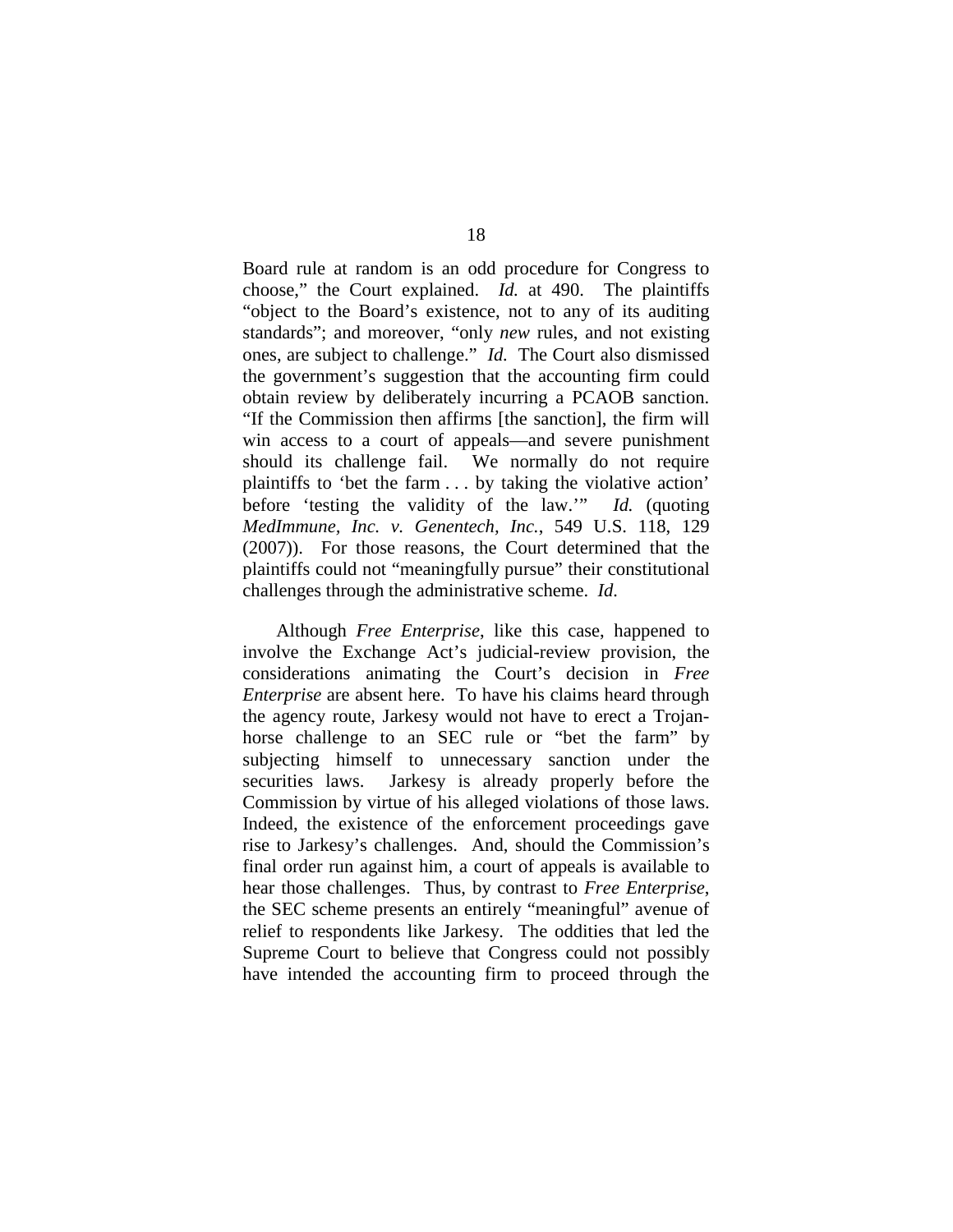administrative route are not present in this case. *See Bebo*, 2015 WL 4998489, at \*9.

For similar reasons, Jarkesy's case falls outside the Court's decision in *McNary v. Haitian Refugee Center, Inc.*, 498 U.S. 479 (1991), which he also invokes. In *McNary*, undocumented aliens who had been denied special agricultural worker (SAW) status filed a class action claiming that the Immigration and Naturalization Service's procedures implementing the SAW program violated the Due Process Clause. *Id.* at 487. A provision of the Immigration and Nationality Act (INA) barred judicial review "'of a determination respecting an application' for SAW status," except in the course of a court of appeals' review of an alien's final order of deportation. *Id.* at 485-86, 491-92 (emphasis omitted) (quoting 8 U.S.C. § 1160(e)(1)).

The Supreme Court upheld the district court's jurisdiction to consider the plaintiffs' challenge to the program's implementation. It first found that the text of the INA provision—by referencing "a determination respecting an application" for SAW status and stating that "judicial review of such a denial" could occur only in the context of a deportation proceeding—did not encompass broad procedural challenges to the program itself. *Id.* at 491-94 (emphasis omitted). In supporting its textual holding, the Court further reasoned that, if the plaintiffs' claim could reach a court only by way of a SAW-application denial and a deportation order, their challenge would be effectively foreclosed. "[M]ost aliens denied SAW status," the Court explained, "can ensure themselves review in courts of appeals only if they voluntarily surrender themselves for deportation. Quite obviously, that price is tantamount to a complete denial of judicial review for most undocumented aliens." *Id.* at 496-97. The Court also found it significant that the record from a single alien's SAW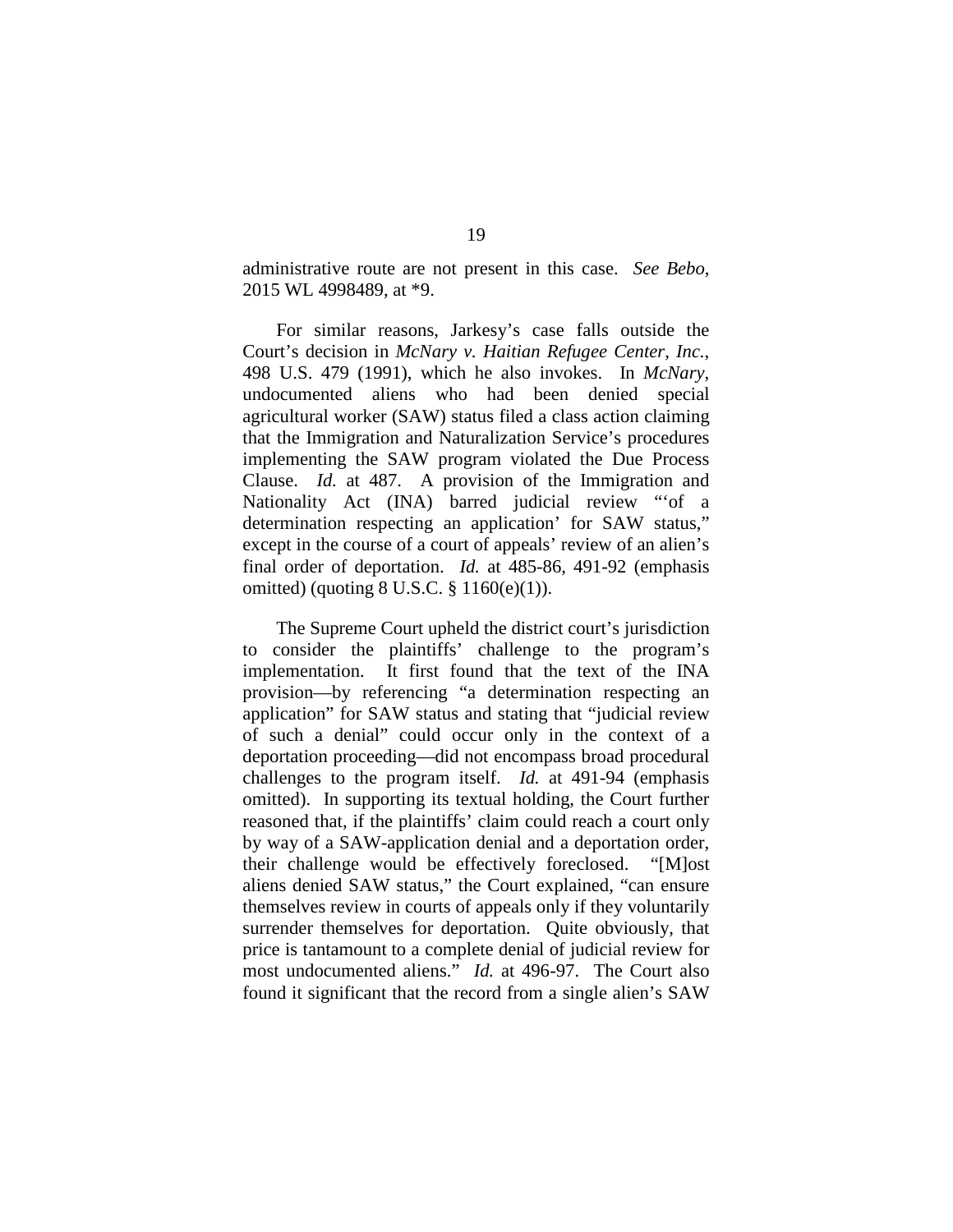application and deportation proceeding would be unlikely to contain the kind of evidence needed to make a systematic challenge to the agency's practices. *Id.* at 497. Considering it "most unlikely that Congress intended to foreclose all forms of meaningful judicial review" of the plaintiffs' due process claim, the Court found that the district court remained open to hear their case. *Id.* at 496, 498-99.

Once again, Jarkesy's situation does not share the characteristics that led the Court to permit a judicial challenge outside the administrative scheme. In *McNary*, as in *Free Enterprise*, the Court balked at an administrative scheme that forced would-be plaintiffs to "bet the farm"—specifically, their ability to reside in the United States. Jarkesy is not put to any such risk here. The Seventh Circuit similarly found that delayed review of *existing* administrative proceedings did not give rise to the sorts of concerns that justified districtcourt jurisdiction in *McNary* and *Free Enterprise*. *Bebo*, 2015 WL 4998489, at \*9 & n.3. The high price of accessing review in those cases, the Seventh Circuit explained, was "[t]he key factor" supporting district-court jurisdiction. *Id*. at \*9.

Unlike *McNary*, moreover, this is not a case in which meaningful judicial review likely would be thwarted by an inadequate factual record. Jarkesy thinks otherwise, predicting that later court-of-appeals review will prove "impossible" because some of his challenges will require factual development. Appellants Br. 53. His equal protection class-of-one challenge, for instance, will require fact finding about the Commission's decision to institute the administrative proceeding against him. And Jarkesy argues that the SEC's Rules of Practice categorically disallow the type of discovery he needs to present evidence corroborative of his allegations, pointing to the fact that the ALJ denied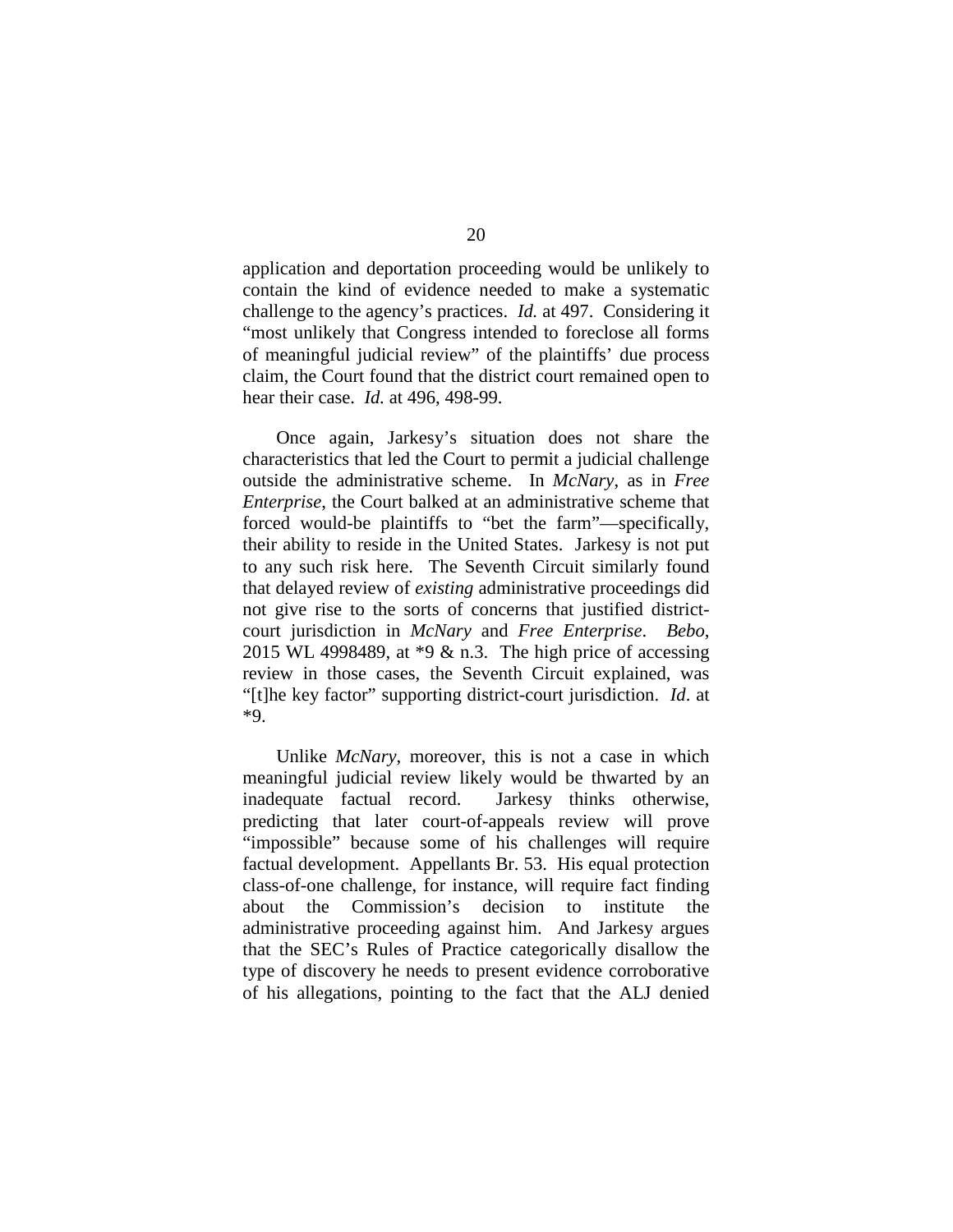several of his subpoena requests seeking, among other things, internal Commission records regarding its charging decisions.

We find Jarkesy's concerns unsubstantiated. For one thing, the record in his proceeding belies the assertion that the SEC's Rules of Practice categorically preclude him from accessing the evidence he believes he needs. The Rules permit any party in the proceeding to request the issuance of a subpoena for "documentary or other tangible evidence" or for a witness to give testimony. 17 C.F.R. § 201.232(a). True, the ALJ denied Jarkesy's requests for the issuance of subpoenas regarding his equal protection and prejudgment challenges. *See* John Thomas Capital Mgmt. Grp., Admin. Proceedings Release No. 1242, at 1-2 (ALJ Feb. 14, 2014). But the judge's decision rested on the context-specific ground that Jarkesy's requests were untimely and unreasonable because they requested evidence "largely consisting of privileged internal Commission deliberations." *Id.* at 2. Those kinds of bars to discovery are hardly unique to the SEC's rules—Jarkesy's requests might well have met the same result had he attempted them in district court. *See Chau*, 72 F. Supp. 3d at 432.

In any event, Jarkesy has appealed the ALJ's discovery rulings to the full Commission, arguing that the ALJ *misapplied* the Rules of Practice. *See* John Thomas Capital Mgmt. Grp., Exchange Act Release No. 74,345, 2015 WL 728006, at \*3 (Feb. 20, 2015). If he's right, the Commission stands ready to correct the ALJ's errors in due course. *Id.*  Jarkesy can also file—and has filed—a motion with the Commission "for leave to adduce additional evidence" at any time before the Commission's final decision. 17 C.F.R. § 201.452; *see* John Thomas Capital Mgmt. Grp., 2015 WL 728006, at \*3.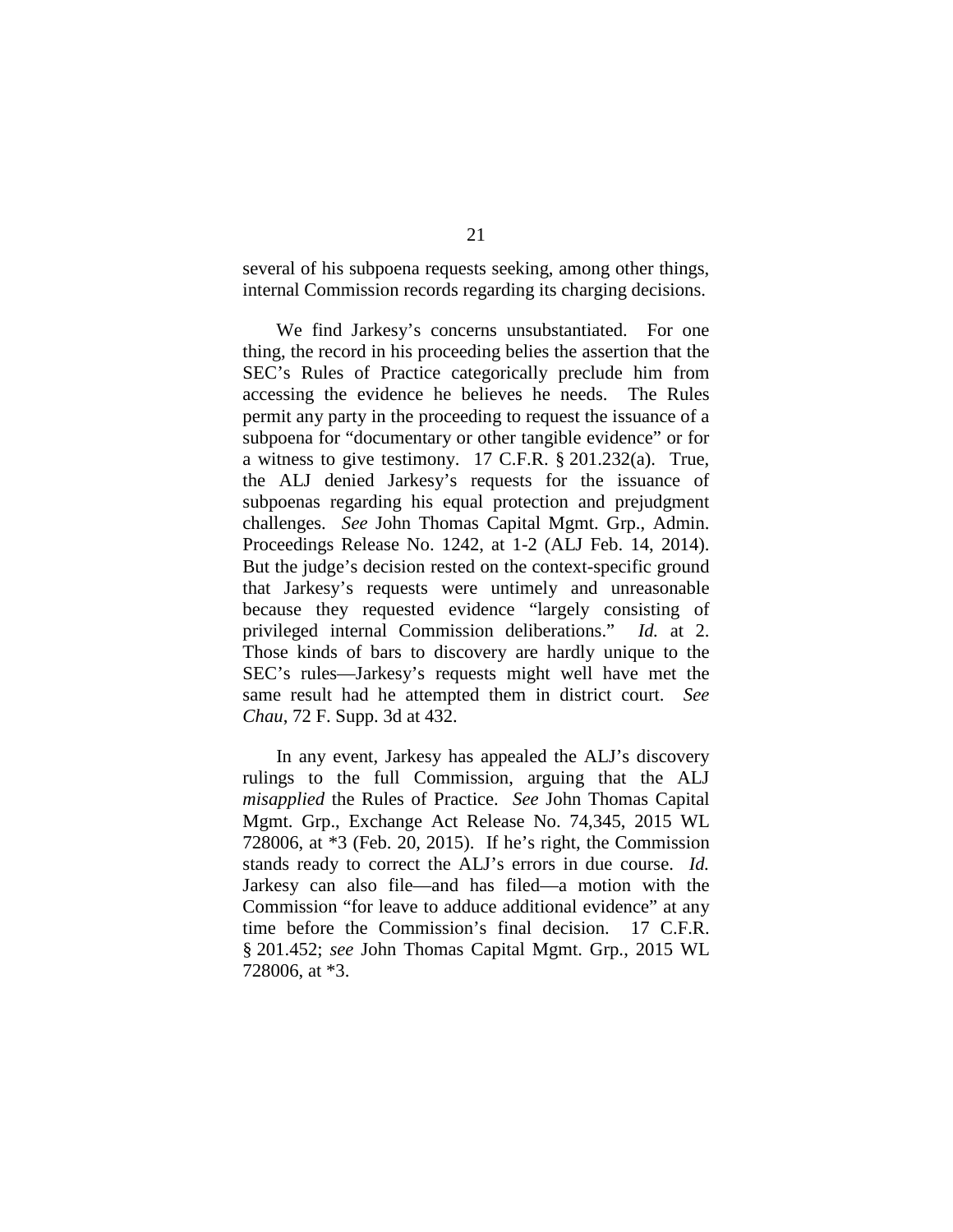Should Jarkesy's fears come to pass, however, and should the record in the administrative proceeding prove inadequate to the court of appeals considering his attacks on the Commission's final order, that court "always has the option" of "remanding to the agency for further factual development." *John Doe, Inc. v. Drug Enforcement Admin.*, 484 F.3d 561, 570 (D.C. Cir. 2007). As noted, the Exchange Act's judicial-review provision expressly allows for that to happen. *See* 15 U.S.C. § 78y(a)(5). The court of appeals also has the ability to "take judicial notice of facts relevant to the constitutional question[s]." *Elgin*, 132 S. Ct. at 2138. For those reasons, the *Elgin* Court dismissed the plaintiffemployees' near-identical argument as overblown. The Court was confident that the CSRA scheme could accommodate any fact finding necessary to resolve their constitutional challenges. *Id.* at 2138 & n.9. We have the same faith in the system of administrative and judicial review set forth in the securities laws.

As a result, "a finding of preclusion" would not "foreclose all meaningful judicial review" of Jarkesy's claims. *Free Enterprise*, 561 U.S. at 489 (quoting *Thunder Basin*, 510 U.S. at 212-13). In its recent decision, the Seventh Circuit declined to find district-court jurisdiction on that basis alone, which the court viewed to be the "most critical" factor. *Bebo*, 2015 WL 4998489, at \*8. Because we approach the various factors as guideposts for a holistic analysis, we proceed to examine the remaining considerations without assessing whether the capacity for meaningful review would alone suffice to negate jurisdiction.

2.

We next consider the (related) question of whether Jarkesy's claims are "wholly collateral" to the securities laws'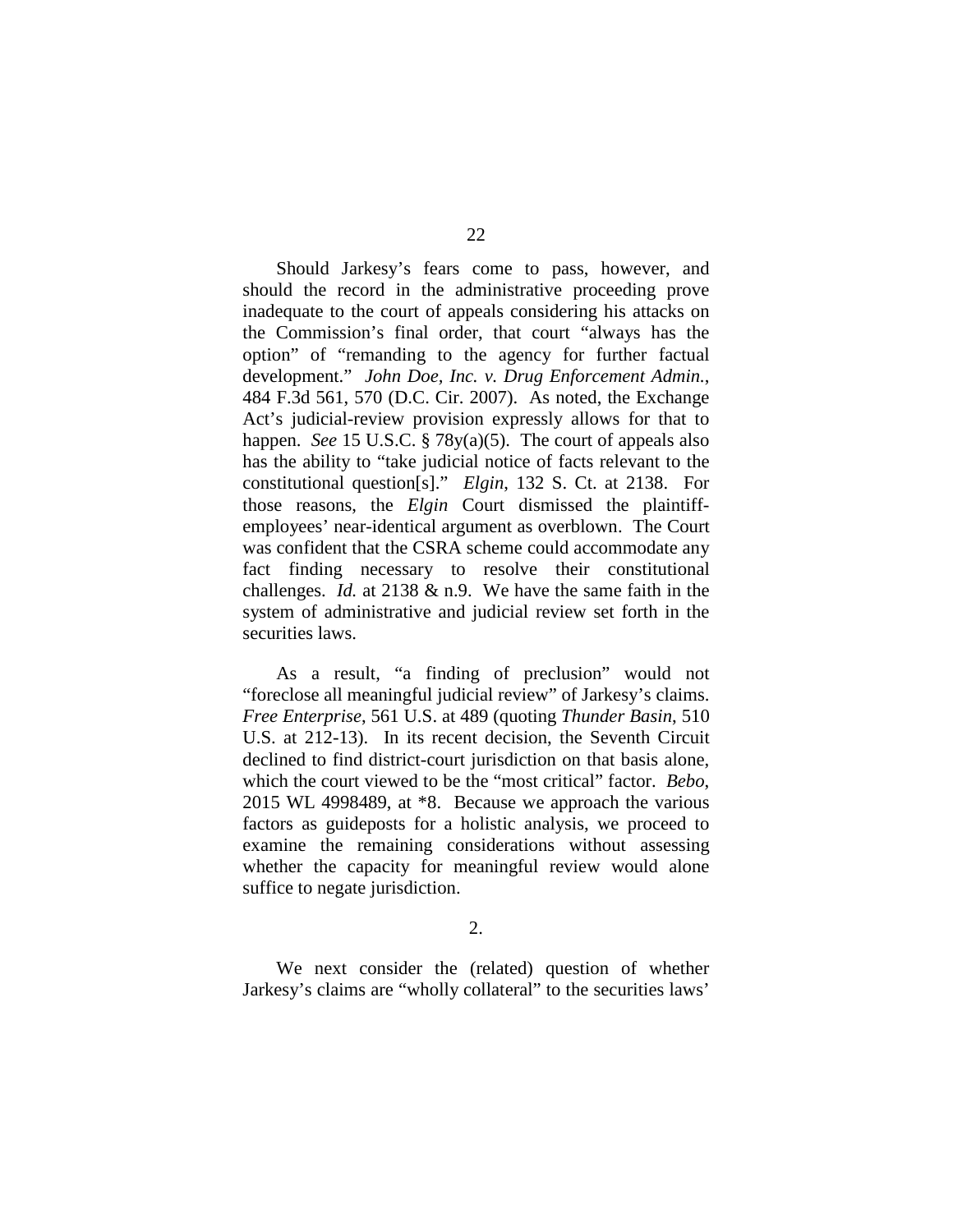scheme. *See Elgin,* 132 S. Ct. at 2136, 2139; *Free Enterprise*, 561 U.S. at 489-90 (combining consideration of "wholly collateral" and "meaningful judicial review" factors). Jarkesy asserts that, in his court action, he "is not complaining about *anything* that happened as part of, and during the pendency of, the administrative proceeding." Appellants Reply Br. 13. That is simply incorrect. Putting aside his purported facial challenge to Dodd-Frank, the remainder of Jarkesy's claims concern (what he perceives to be) substantive or procedural deficiencies in the Commission's enforcement of the securities laws against him to this point.

He attacks the Commission's decision to place him in administrative proceedings in the first place, Compl. ¶¶ 25-38 (J.A. 14-17); the Commission's alleged prejudgment of his case by accepting the settlement of his co-respondents, *id.* ¶¶ 17-24 (J.A. 13-14); the Commission's alleged ex parte communications with the SEC Enforcement Division; *id.* ¶¶ 39-46 (J.A. 17-19), and the Division's alleged *Brady*  violations, *id.* ¶¶ 47-59 (J.A. 19-22). We agree with the district court that those claims are "inextricably intertwined with the conduct of the very enforcement proceeding the statute grants the SEC the power to institute and resolve as an initial matter." *Jarkesy*, 48 F. Supp. 3d at 38.

Jarkesy suggests another definition of "wholly collateral," arguing that any challenge "independent of and irrelevant to the securities fraud allegations" against him should count. Appellants Br. 20-21; *accord Gupta*, 796 F. Supp. 2d at 513. But that broad definition misconceives how the Supreme Court and our court have understood the term "wholly collateral" in the *Thunder Basin* line of cases.

*Elgin*, for instance, asked whether the plaintiffemployees' challenge aimed to obtain the same relief they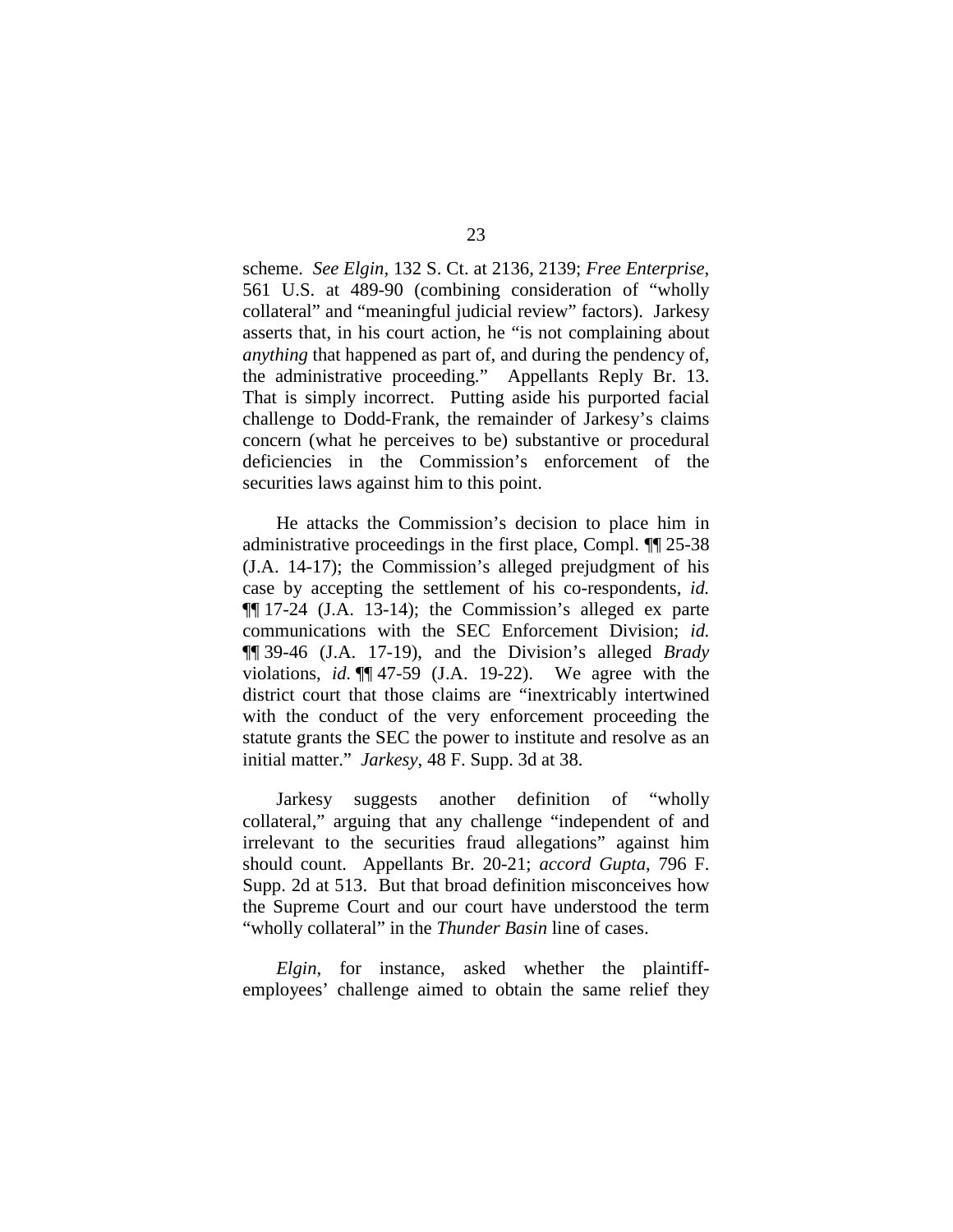could seek in the agency proceeding: "As evidenced by their district court complaint, petitioners' constitutional claims are the vehicle by which they seek to reverse the removal decisions, to return to federal employment, and to receive the compensation they would have earned but for the adverse employment action." 132 S. Ct. at 2139-40. Similarly, in *Heckler v. Ringer*, 466 U.S. 602 (1984), in finding that the plaintiffs' constitutional and statutory claims were not "collateral" to a scheme of administrative and judicial review of Medicare payment decisions, the Supreme Court explained that the plaintiffs' challenge to the agency's "procedure" for making those decisions was, "at bottom," an attempt to reverse the agency's decisions denying their benefits claims. *Id.* at 614, 618, *cited in Elgin*, 132 S. Ct. at 2140. By contrast, in *Free Enterprise*, the Court found that the plaintiffs' preenforcement Article II claims were "collateral" to the SEC administrative-review scheme because the *Free Enterprise*  plaintiffs were not *in* that scheme at all; hence, their general challenge to the PCAOB's existence was "collateral to any Commission orders or rules from which [judicial] review might be sought." 561 U.S. at 490 (internal quotation marks omitted).

Here, Jarkesy's constitutional and APA claims do not arise "outside" the SEC administrative enforcement scheme they arise from actions the Commission took in the course of that scheme. And they are the "vehicle by which" Jarkesy seeks to prevail in his administrative proceeding. *Elgin*, 132 S. Ct. at 2139-40. Indeed, Jarkesy pressed the same claims as affirmative defenses before the ALJ, and pressed them again to the Commission on review of the ALJ's initial decision. It is "difficult to see how [the claims] can still be considered 'collateral to any Commission orders or rules from which review might be sought,' since the ALJ and the Commission will, one way or another, rule on those claims and it will be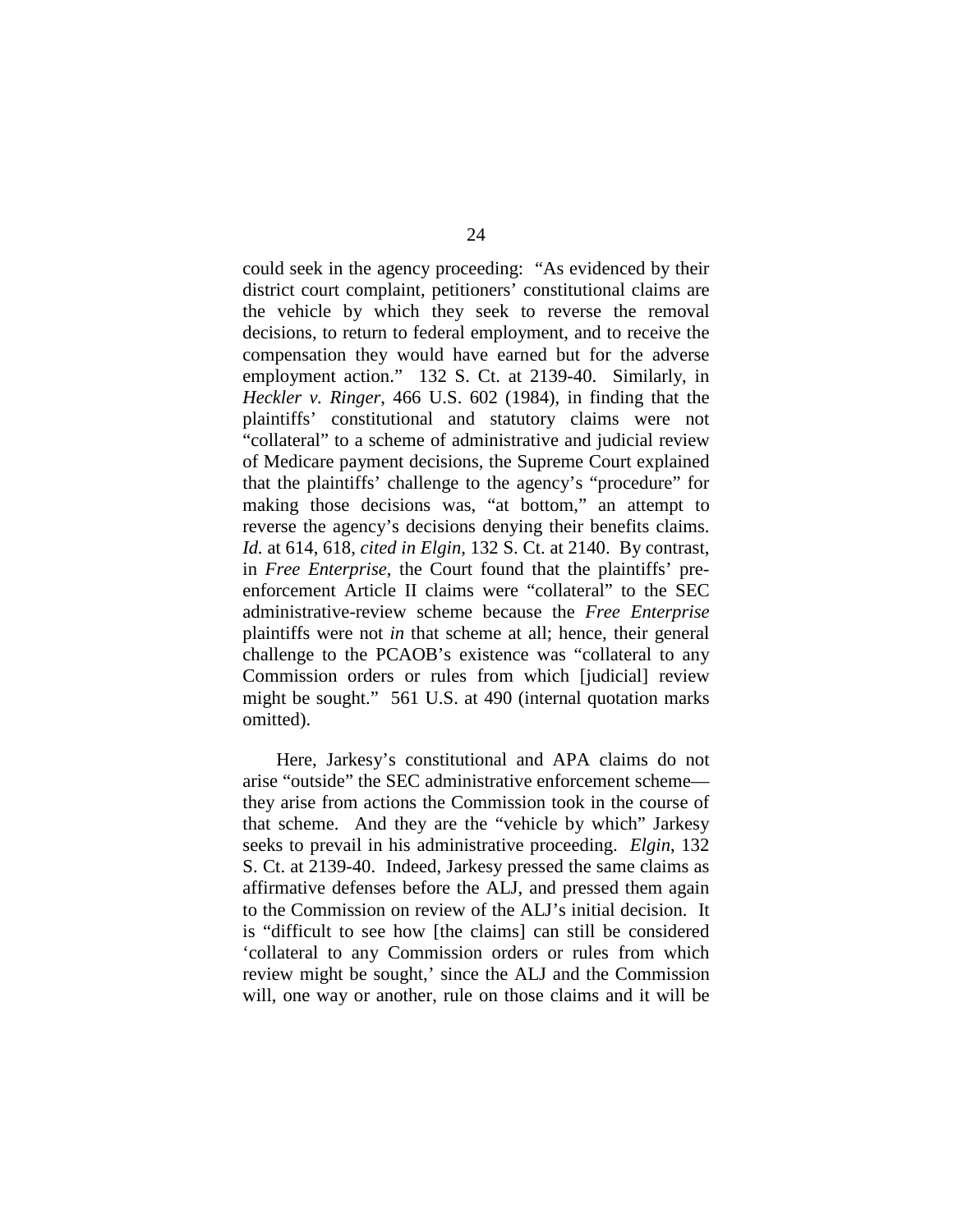the Commission's order that [Jarkesy] will appeal." *Tilton*, 2015 WL 4006165, at \*12 (citation omitted) (quoting *Free Enterprise*, 561 U.S. at 490) (some internal quotation marks omitted). The result might be different if a constitutional challenge were filed in court before the initiation of any administrative proceeding (and the plaintiff could establish standing to bring the judicial action). *See Free Enterprise*, 561 U.S. at 490. Here, however, Jarkesy brought this action after the Commission had initiated its enforcement proceeding against him, and he seeks to challenge multiple aspects of that ongoing proceeding.

Instead of seeing that process through to its conclusion, Jarkesy seeks to terminate the proceeding altogether. He asks our court to declare the ongoing proceeding against him "void" and requests that we "enjoin any further administrative enforcement proceedings against [him] relating to the subject matter of the Order Instituting Proceedings." Appellants Br. 61. Our court has previously rejected similar attempts by respondents in agency proceedings "to short-circuit the administrative process through the vehicle of a district court complaint." *Sturm, Ruger & Co., Inc. v. Chao*, 300 F.3d 867, 876 (D.C. Cir. 2002) (internal quotation marks omitted). What we said there also applies here: "Rather than allowing the statutory review process to run its course—a course that will eventually lead back to a court of appeals," Jarkesy has "sought to make an end run around that process by going directly to district court.... Our obligation to respect the review process established by Congress bars us from permitting [Jarkesy] to make this end run, and requires dismissal of [his] district court complaint." *Id.* 

To be sure, in *Free Enterprise*, the Supreme Court sustained district-court jurisdiction over the plaintiffs' facial constitutional challenge to Sarbanes-Oxley. And at one point,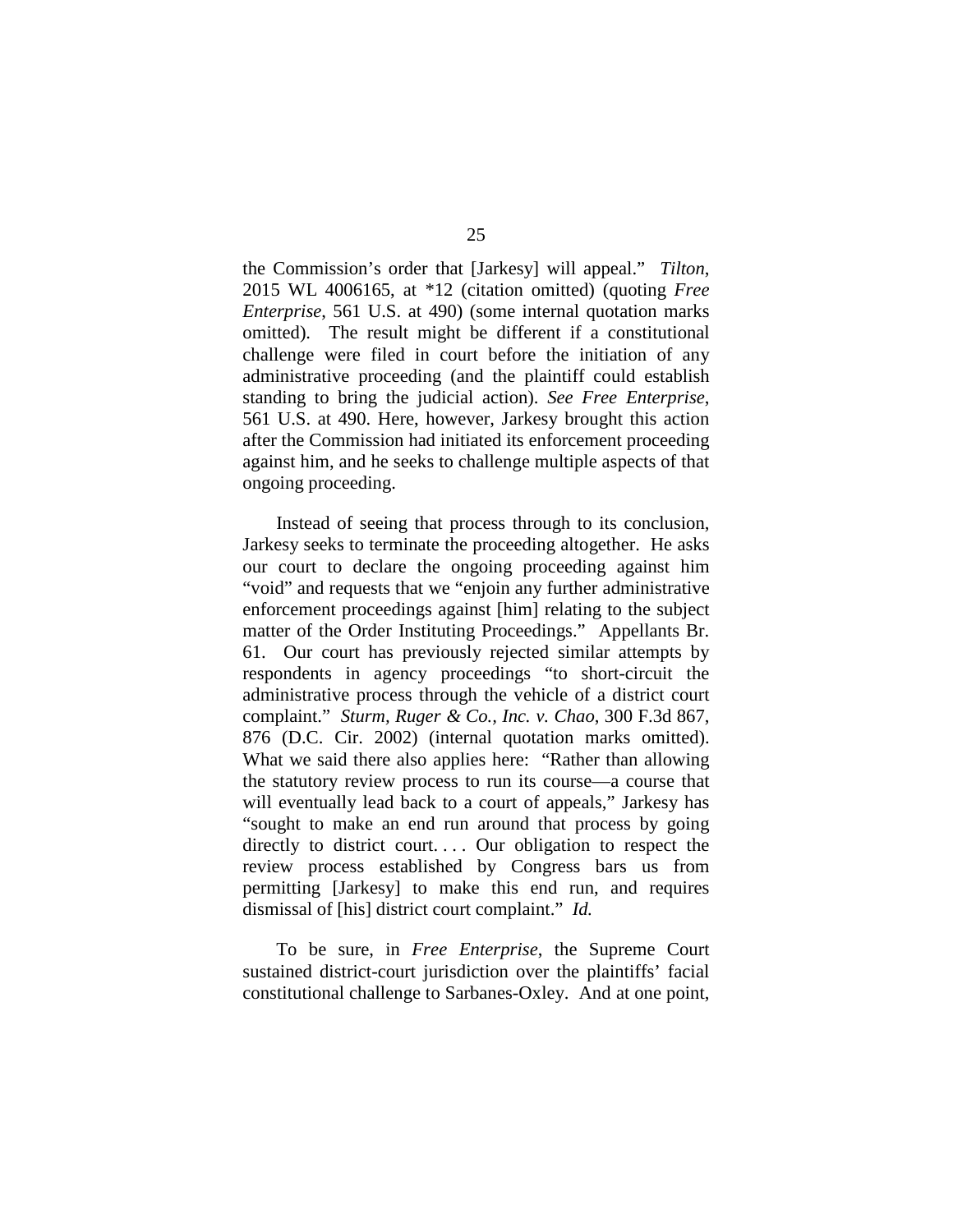in explaining why the plaintiffs' challenge in that case was "collateral" to any Commission rules or orders, the Court characterized the claim as an "object[ion] to the [PCAOB's] existence." 561 U.S. at 490. One could ask whether Jarkesy's facial attack on Dodd-Frank is of the same kind and should lead to the same result.

We do not read the *Free Enterprise* Court's characterization of the plaintiffs' claims in that case, however, to define a new category of collateral claims that fall outside an otherwise exclusive administrative scheme. In its subsequent decision in *Elgin*, the Court considered and rejected the idea that one could divine an exception to an otherwise exclusive administrative scheme based on the distinction between various types of constitutional challenges. "[A] jurisdictional rule based on the nature of an employee's constitutional claim would deprive the aggrieved employee, the MSPB, and the district court of clear guidance about the proper forum for the employee's claims at the outset of the case," the Court wrote, dismissing the plaintiffs' proposed line between constitutional challenges to statutes and other types of constitutional arguments to be "hazy at best and incoherent at worst." *Elgin*, 132 S. Ct. at 2135. The *Elgin*  Court also rejected the dissent's proffered rule making an exception to the CSRA scheme specifically for *facial* attacks on statutes. *Id.* at 2135-36.The Court explained that "the distinction between facial and as-applied challenges is not so well defined that it has some automatic effect or that it must always control the pleadings and disposition in every case involving a constitutional challenge." *Id.* (quoting *Citizens United v. FEC*, 558 U.S. 310, 331 (2010)). "By contrast," the *Elgin* Court reasoned, "a jurisdictional rule based on the type of employee and adverse agency action at issue does not involve such amorphous distinctions." *Id.* at 2136.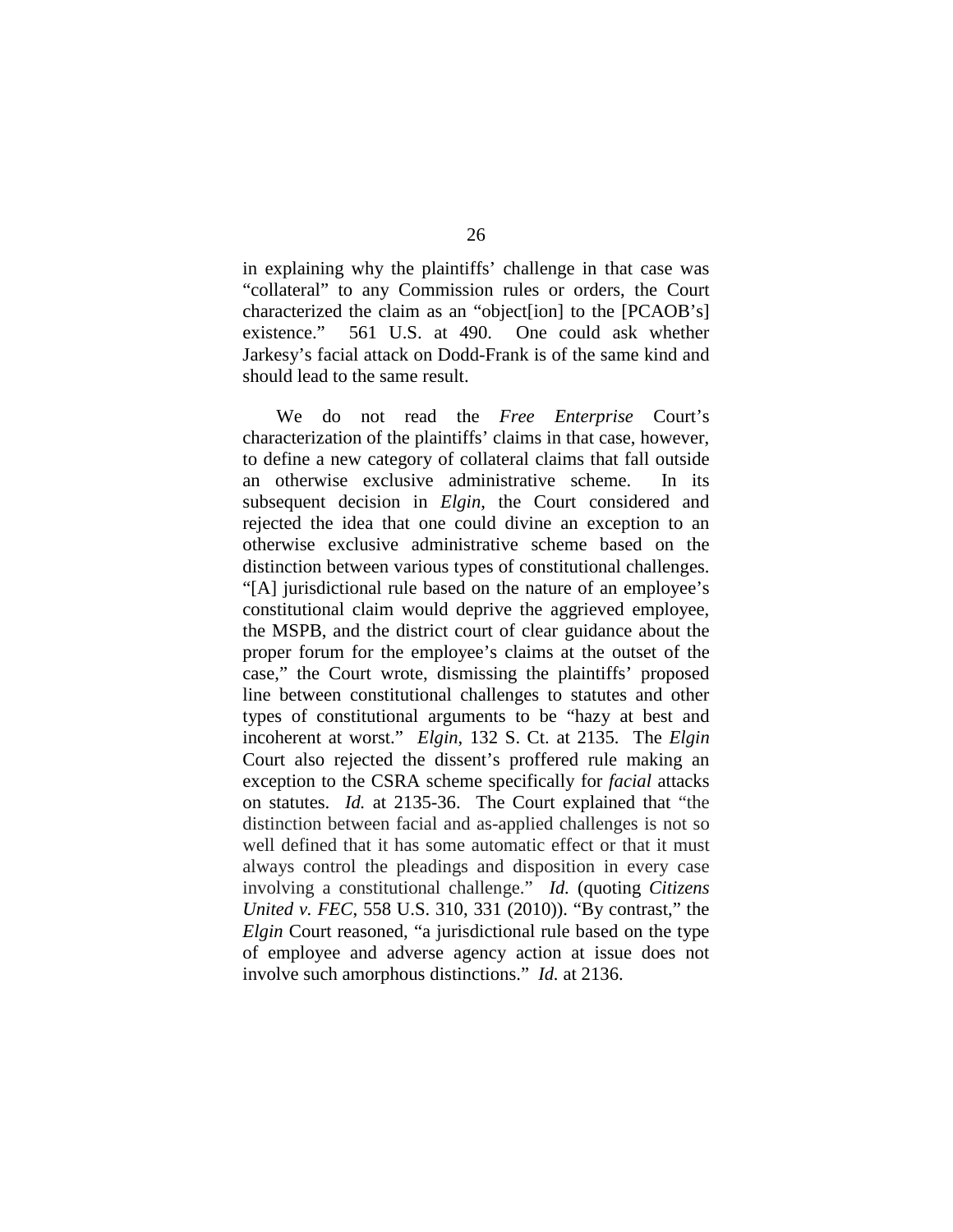As Jarkesy's suit illustrates, parsing and categorizing a litigant's claim at the outset can prove highly difficult (especially if the litigant's formulation shifts along the way). Like the *Elgin* majority, we believe that Congress did not intend the framing of a constitutional challenge—based on potentially "hazy," "amorphous," and "incoherent" categories—to grant a district court jurisdiction over an otherwise non-collateral claim. *Id.* at 2135-36. Jurisdictional rules, the Supreme Court has intimated, should be straightforward to apply if possible. *See Hertz Corp. v. Friend*, 559 U.S. 77, 94-95 (2010). But the approach suggested by Jarkesy would do the opposite, inviting unpredictable litigation at the threshold about whether the particular challenges at issue fall within or without an indistinct category of constitutional claims.

Such an approach would also tend to run counter to important principles of judicial restraint. Out of respect for the political branches, courts generally avoid ruling on constitutional grounds when possible. *See, e.g.*, *Ashwander v. Tenn. Valley Auth.*, 297 U.S. 288, 346-47 (1936) (Brandeis, J., concurring). Facial challenges to statutes are especially disfavored. *See Wash. State Grange v. Wash. State Republican Party*, 552 U.S. 442, 450-51 (2008). Yet an exception to an otherwise exclusive scheme for constitutional challenges in general, or facial attacks on a statute in particular, or some other as-yet-undefined category of constitutional claims, would encourage respondents in administrative enforcement proceedings to frame their challenges to the Commission's actions in those terms and thereby earn access to another forum in which to advance their arguments. We doubt Congress intended that result. The mere fact that Jarkesy presses constitutional claims (even facial ones) therefore does not control the preclusion inquiry.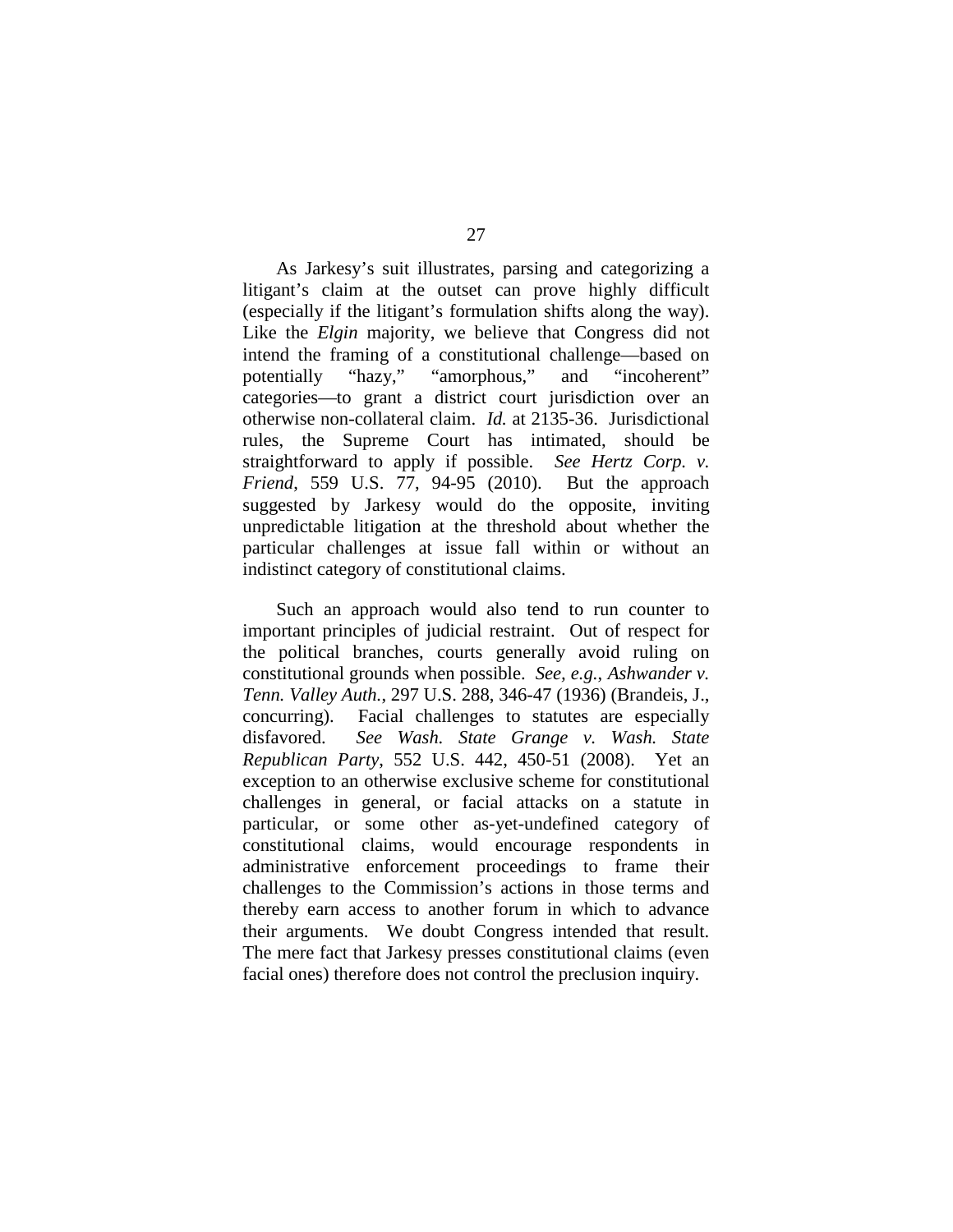Certain of Jarkesy's challenges—namely, his nondelegation doctrine claim and his equal protection arguments—could be said to share another characteristic: if vindicated, the upshot (arguably) would be that Jarkesy should not have been subjected to the administrative proceeding at all. And some district courts, facing similar claims by respondents in SEC proceedings, have found that consideration significant to the jurisdictional inquiry. *See Duka*, 2015 WL 1943245, at \*5; *Gupta*, 796 F. Supp. 2d at 514. Because the SEC respondents in those cases, like Jarkesy, were alleging harm by virtue of having to undergo a constitutionally deficient proceeding, and because a later court-of-appeals decision in the respondent's favor could not fully remedy that harm, those courts determined that the respondents need not "endure the very proceeding[s]" that they find constitutionally deficient before seeking a remedy in court. *Gupta*, 796 F. Supp. 2d at 514*.*

That concern might be viewed to indicate a "collateral" claim; or, alternatively, it might be viewed to suggest an absence of meaningful judicial review (or both). *See Free Enterprise*, 561 U.S. at 489-90.Regardless, in our view, the fact that Jarkesy's claims attack the process rather than the result does not mean his claims should receive preemptive resolution in a district court. Requiring Jarkesy to undergo the remainder of the proceeding, notwithstanding his threshold claim that it was wrongly initiated, aligns with how the law handles analogous claims in similar contexts. *See Bebo*, 2015 WL 4998489, at \*9.

In *FTC v. Standard Oil Co. of California*, 449 U.S. 232 (1980), an oil company brought suit against the Federal Trade Commission alleging that the FTC had issued a complaint against the company without a reasonable basis. *Id.* at 234- 35. The Supreme Court determined that the FTC's issuance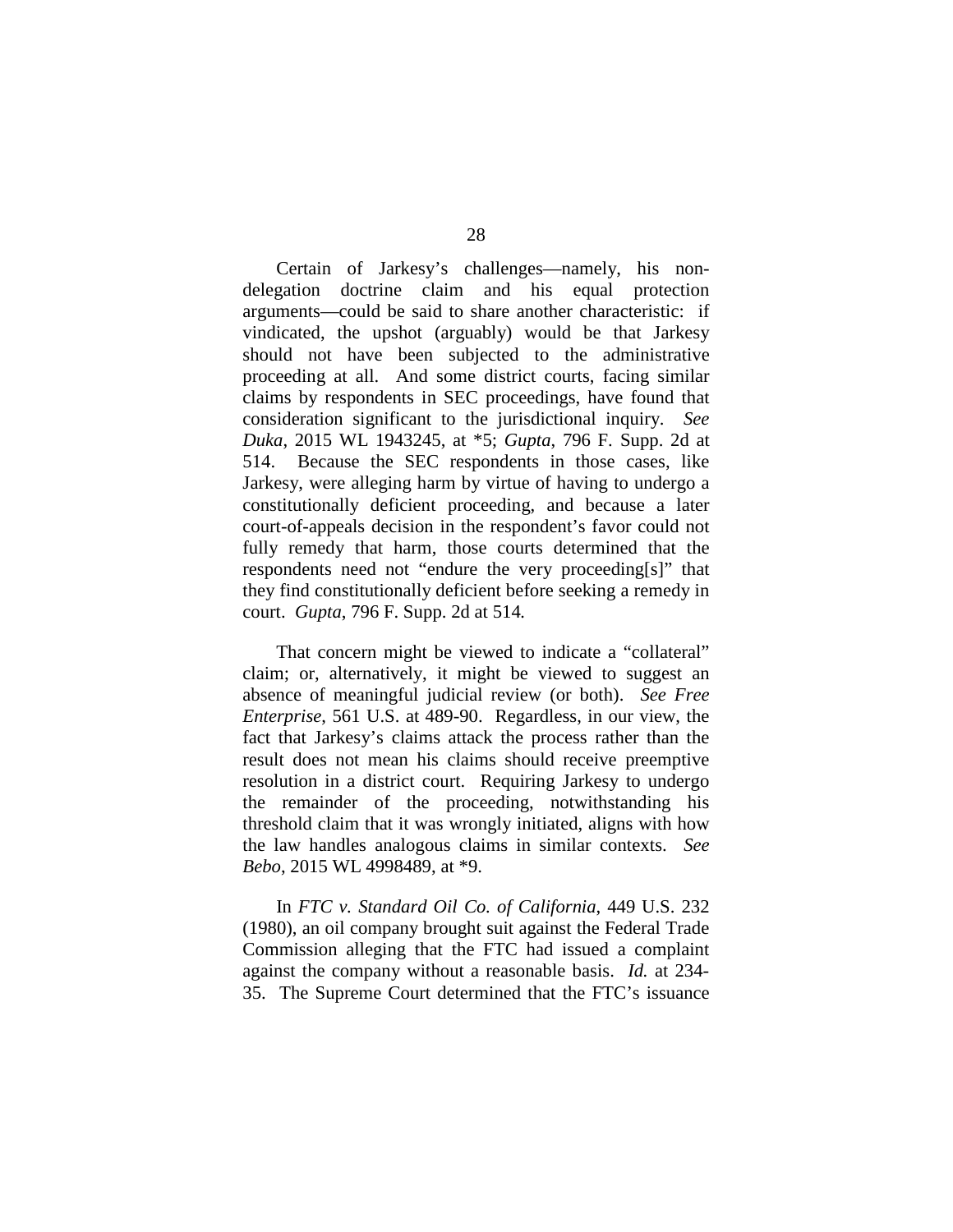of the complaint was neither a final agency action under the APA nor a collateral order under the doctrine of *Cohen v. Beneficial Industrial Loan Corp.*, 337 U.S. 541 (1949). *Standard Oil*, 449 U.S. at 238, 246. Consequently, the Court held that the district court lacked jurisdiction over Standard Oil's suit before the conclusion of the FTC enforcement proceedings. *Id*. at 246-47. In so finding, the Court was unmoved by the company's claims of irreparable harm due to "the expense and disruption of defending itself in protracted adjudicatory proceedings" that the company believed never should have begun. *Id.* at 244. Though the Court did not doubt that Standard Oil faced a substantial burden, the Court responded that "the expense and annoyance of litigation is part of the social burden of living under government." *Id.* (internal quotation marks omitted).

Subsequently, in *USAA Federal Savings Bank v. McLaughlin*, 849 F.2d 1505 (D.C. Cir. 1988), our court applied *Standard Oil* to dismiss a bank's pre-enforcement suit claiming that an agency was wrongly asserting jurisdiction over it. *Id.* at 1506, 1508. Though the bank "[had] been called upon, much to its chagrin, to participate in a proceeding that lies beyond what [it] believes to be [the agency's] lawful powers," we nonetheless concluded that jurisdiction did not lie. *Id.* at 1510. If "the 'injury' inflicted on the party seeking review is the burden of going through an agency proceeding," we held, then "[*Standard Oil*] teaches that the party must patiently await the denouement of proceedings within the Article II branch." *Id.*

That principle applies in the criminal context as well. There is "inevitable injury—often of serious proportions incident to any criminal prosecution." *Schlesinger v. Councilman*, 420 U.S. 738, 754 (1975). Yet "the cost, anxiety, and inconvenience of having to defend against a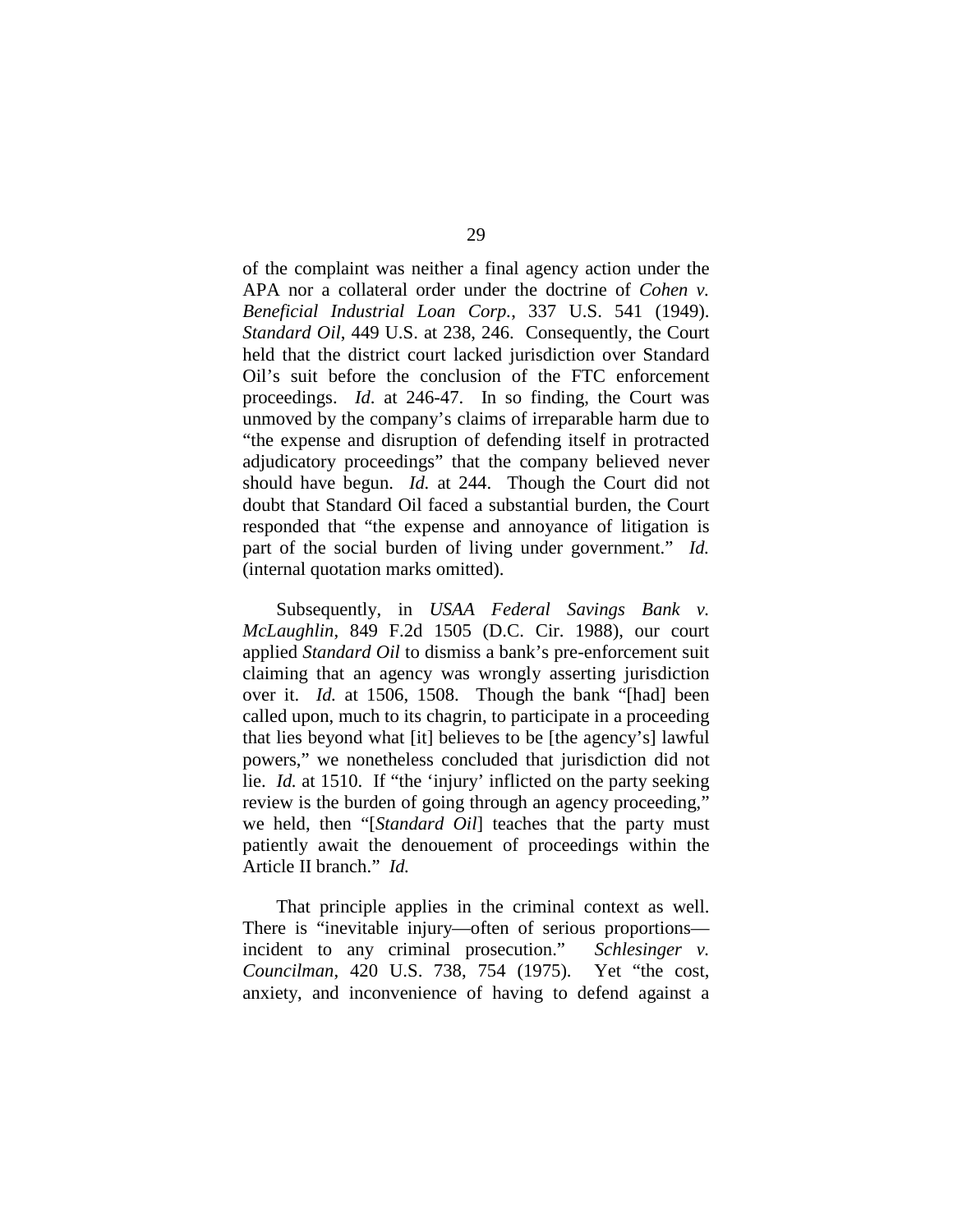single criminal prosecution" do not constitute irreparable injury warranting a federal court's intervention in an ongoing state prosecution, even if that prosecution imperils constitutional rights. *Younger v. Harris*, 401 U.S. 37, 46 (1971). True, *Younger* abstention is grounded in considerations of federalism not implicated here. But the rule derives from "the basic doctrine of equity jurisprudence that courts of equity should not act, and particularly should not act to restrain a criminal prosecution, when the moving party has an adequate remedy at law and will not suffer irreparable injury." *Id.* at 43-44; *see Deaver v. Seymour*, 822 F.2d 66, 70 (D.C. Cir. 1987).

Likewise, when a district court denies a federal criminal defendant's pretrial motion, that denial ordinarily is not immediately appealable. The defendant must stand trial first. *See Deaver*, 822 F.2d at 70; 6 Wayne R. LaFave et al., *Criminal Procedure* § 27.2(b), at 9 (3d ed. 2007). That general rule against interlocutory appeals encompasses selective-prosecution claims, which bear a close resemblance to Jarkesy's class-of-one equal protection challenge. Notwithstanding that "[a] selective-prosecution claim is not a defense on the merits to the criminal charge itself, but an independent assertion that the prosecutor has brought the charge for reasons forbidden by the Constitution," *United States v. Armstrong*, 517 U.S. 456, 463 (1996), defendants assert such challenges in the course of the prosecution (usually pretrial), *see* 4 LaFave, *supra*, § 13.4(a), at 170-71, and courts of appeals address the matter only after a conviction, *see, e.g.*, *United States v. Mangieri*, 694 F.2d 1270, 1272-76 (D.C. Cir. 1982).

It makes sense that Congress would design the Commission's enforcement proceedings to work the same way. The rule against piecemeal criminal appeals has some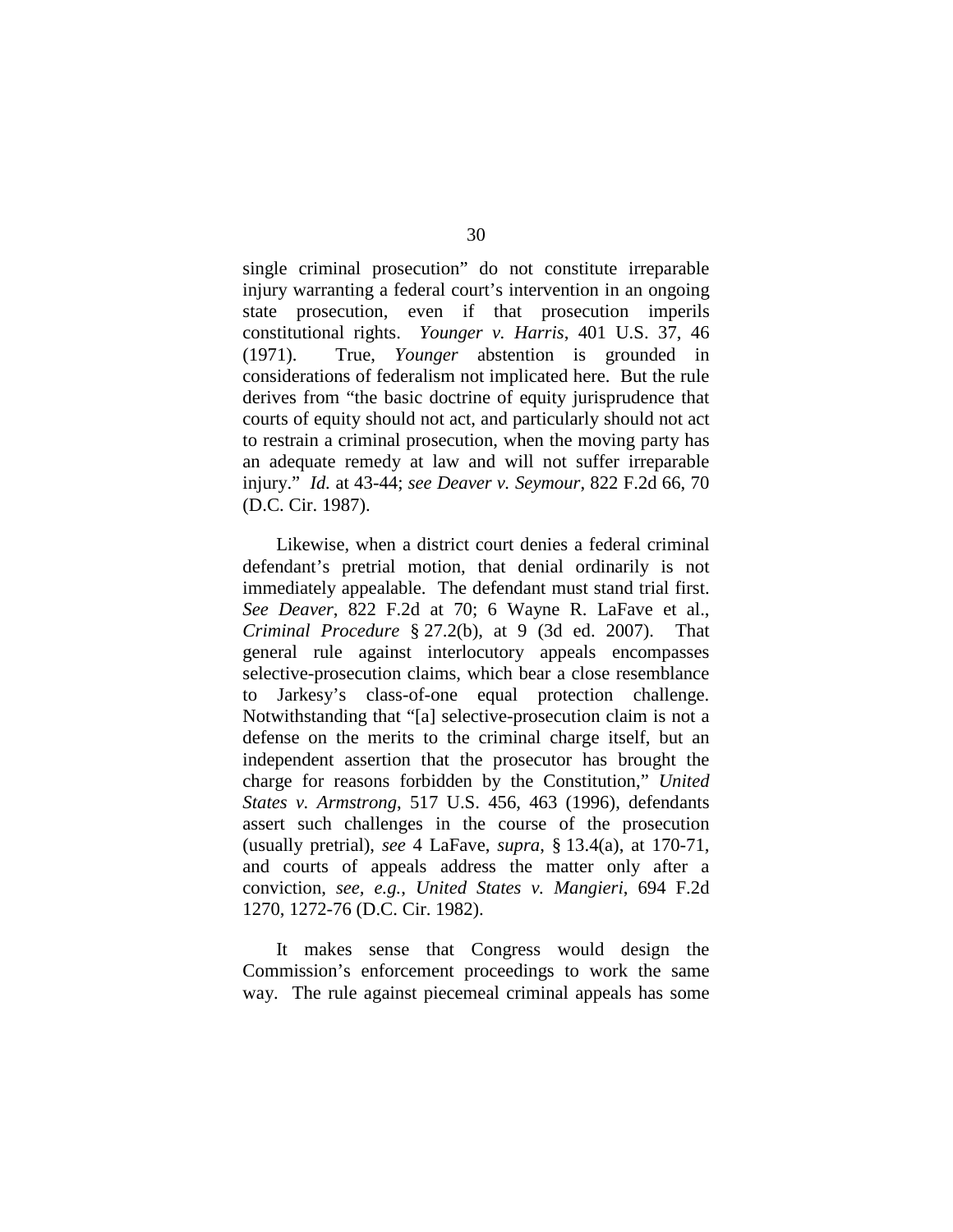exceptions—interlocutory appeals can lie over double jeopardy claims, for instance. *See Abney v. United States*, 431 U.S. 651, 662 (1977). But our court in *Deaver* seriously doubted that a defendant's separation-of-powers challenge to an independent counsel's authority was among them. 822 F.2d at 70-71. The *Deaver* court reasoned that, unlike a defendant claiming double jeopardy, "Deaver does not assert a constitutional right not to stand trial, but merely claims that [the independent counsel] is not qualified to direct the prosecution. Assuming *arguendo* Deaver's contention is correct, his rights can be vindicated by a reversal of any conviction." *Id.* at 71.

We find the *Deaver* court's reasoning persuasive, and Jarkesy's non-delegation claim is no different. Even assuming Jarkesy is right that Congress has unconstitutionally delegated power to the SEC to decide whether to place him in an administrative proceeding rather than in a court action, Jarkesy has no inherent right to avoid an administrative proceeding at all. Thus, "his rights can be vindicated by a reversal" of the Commission's final order if the court of appeals grants his petition for review. *Id.* at 71.

Of course, should Jarkesy *prevail* in his administrative proceeding, his claims would never reach a court of appeals. But the possibility that a Commission order in his favor might moot some or all of his challenges does not make those challenges "collateral" and thus appropriate for review outside the administrative scheme. *See Bebo*, 2015 WL 4998489, at \*7.Again, precedent illustrates the point. In *Standard Oil*, the court of appeals had found jurisdiction over the company's case by reasoning that, if the court did not review its challenge to the FTC's complaint at that time, "the alleged unlawfulness would be moot if [Standard Oil] prevailed in the adjudication." 449 U.S. at 244 n.11. But the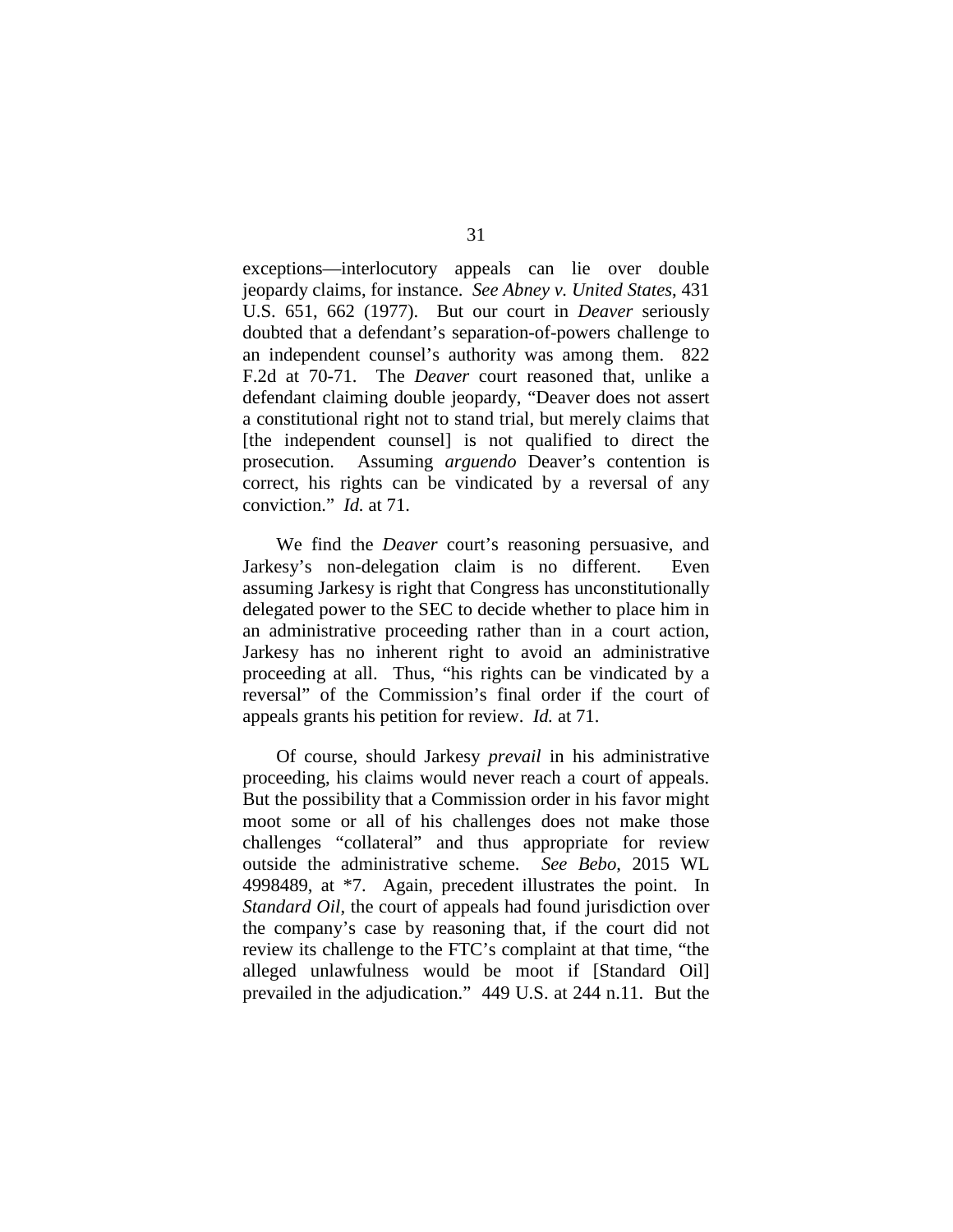Supreme Court found that possibility to be a *feature* of the administrative-exhaustion requirement, not a bug: "[O]ne of the principal reasons to await the termination of agency proceedings," the Court explained, is "to obviate all occasion for judicial review." *Id.* The same holds true for challenges with "far-ranging and troubling constitutional implications." *See Deaver*, 822 F.2d at 71. As in *Standard Oil* and *Deaver*, "the possibility that [Jarkesy's] challenge may be mooted in adjudication warrants the requirement that [he] pursue adjudication, not shortcut it." *Standard Oil*, 449 U.S. at 244 n.11.

We do not read the Supreme Court's decision in *Mathews v. Eldridge*, 424 U.S. 319 (1976), to require concluding otherwise. The *Eldridge* Court upheld district-court jurisdiction over a plaintiff's claim of entitlement to a hearing prior to the termination of his Social Security benefits, even though the plaintiff had failed fully to exhaust his administrative remedies before filing suit. *Id.* at 324-25, 327- 32. The Court, however, focused on the unique nature of the plaintiff's due process claim. That challenge "rest[ed] on the proposition that full relief cannot be obtained at a postdeprivation hearing," because "an erroneous termination would damage him in a way not recompensable through retroactive payments." *Id.* at 331. The plaintiff's claim of entitlement to a pre-termination hearing thus was "entirely collateral" to his claim of entitlement to benefits: even if he succeeded on the latter claim and eventually received the benefits, the independent harm caused by the delay would remain. *Id.* at 330-31. In other words, a court's subsequent decision "would not answer his constitutional challenge" to the delay itself. *Id.* at 332. In order to afford Eldridge meaningful review of his claim, the Court excused his failure to exhaust and found that the district court had jurisdiction.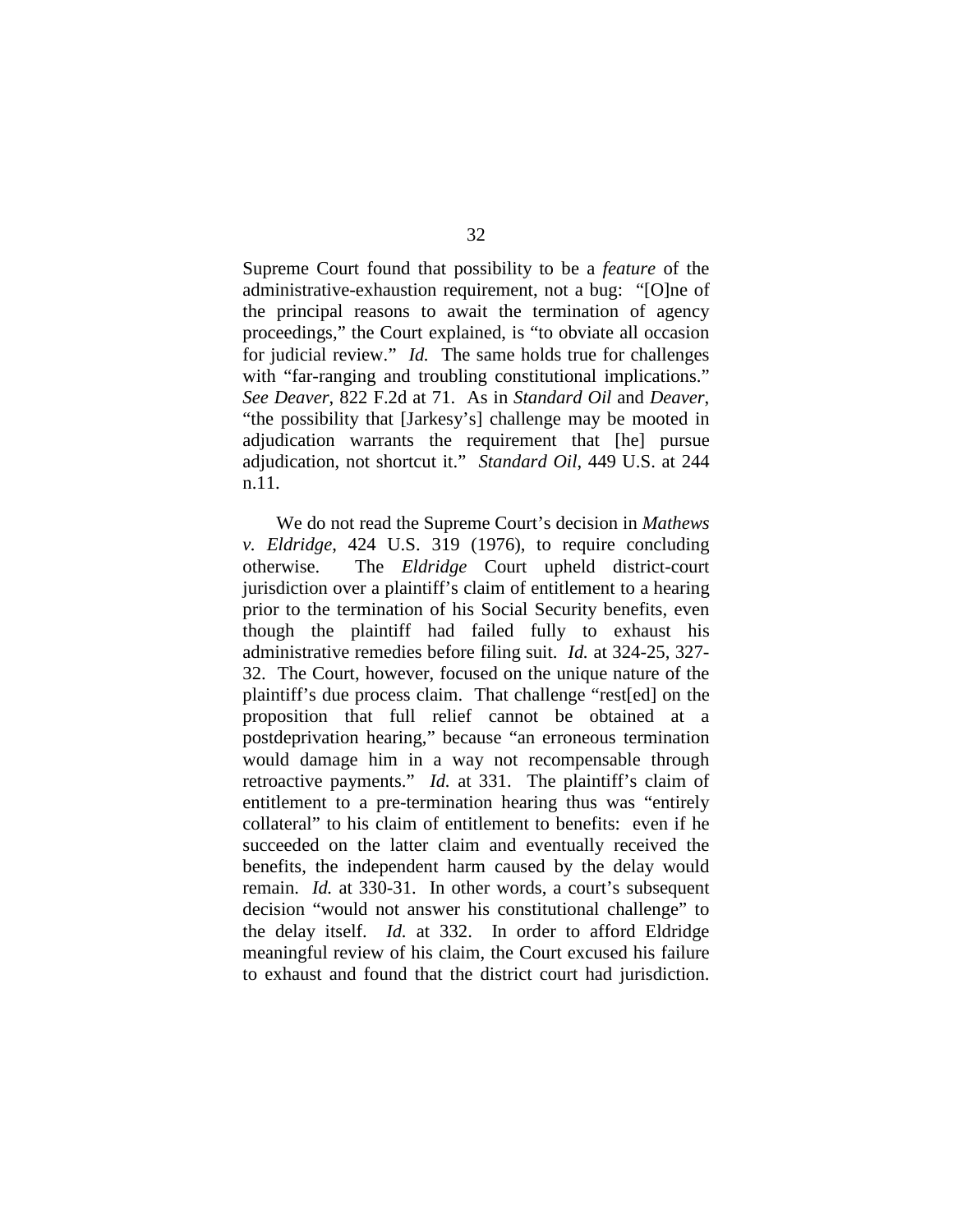## *Id.* at 332; *see Thunder Basin*, 510 U.S. at 213 (describing the facts in *Eldridge*).

As we have discussed, Jarkesy's claims do not present the same problem. The only independent harms Jarkesy will face as a result of his continuing to undergo the Commission proceeding are the burdens abided by any respondent in an enforcement proceeding or any criminal defendant who must wait for vindication. The judicial system tolerates those harms, and they are insufficient for us to infer an exception to an otherwise exclusive scheme.

3.

Finally, Jarkesy argues that Congress could not have meant to channel his claims through the SEC proceeding because they fall outside the Commission's area of expertise. "While the agency may have well mastered the securities regulations it administers," he argues, "it would be improvident to regard the Commission as a citadel of constitutional scholarship." Appellants Br. 58.

Jarkesy underestimates the Commission. He narrowly focuses on the Commission's expertise in the securities laws it applies. And he overlooks the Commission's development of concurrent familiarity in issues that regularly arise in the course of its proceedings. Jarkesy's proceeding is a case in point.

In declining to certify for interlocutory review Jarkesy's argument that the Commission should be disqualified from ruling on his case, the ALJ explained that the question whether a Commission order accepting a co-respondent's settlement prejudges another respondent's guilt has "long since been settled and addressed in numerous opinions of courts and of the Commission." John Thomas Capital Mgmt.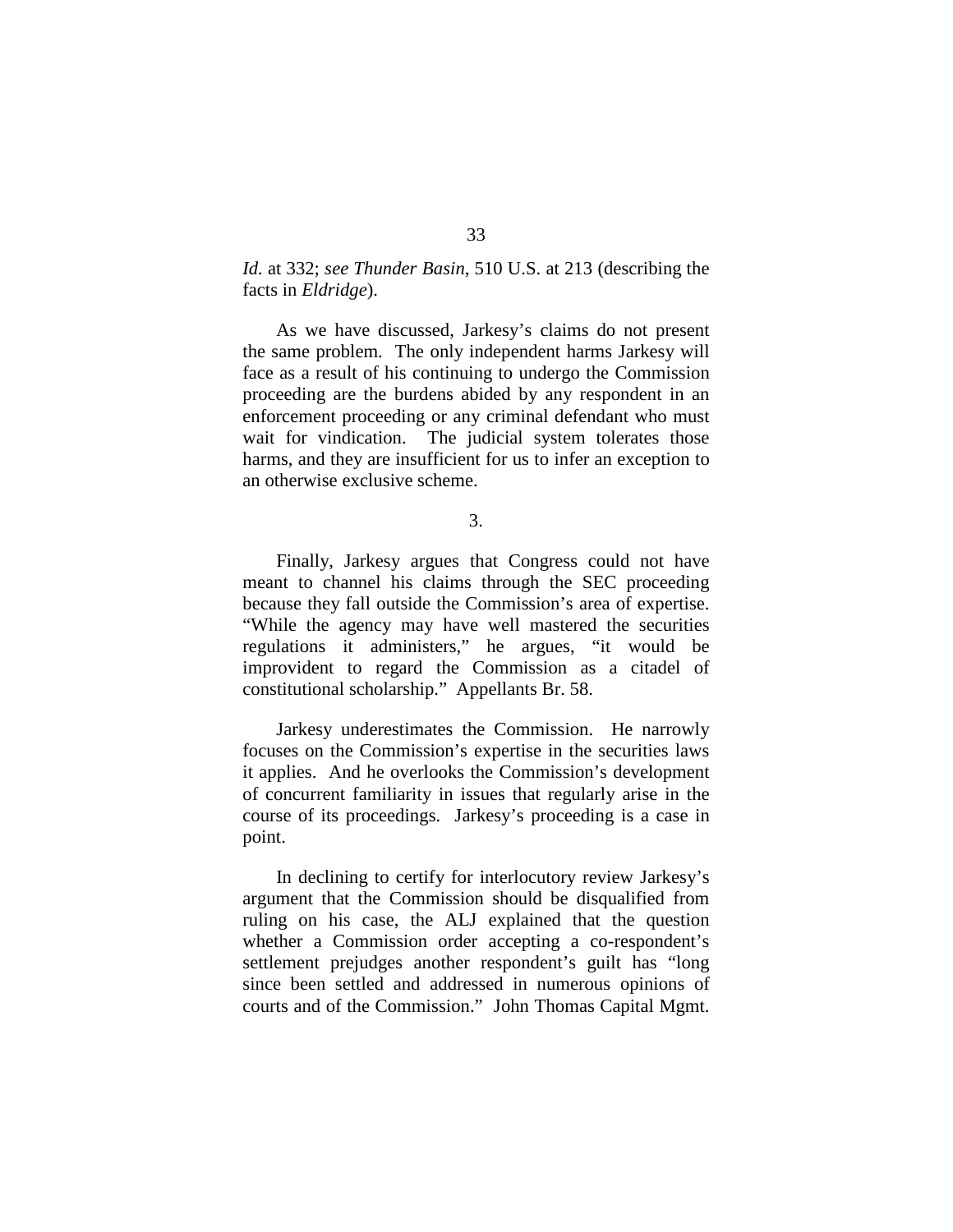Grp., Admin. Proceedings Release No. 1170, at 2 (ALJ Jan. 14, 2014). In denying his petition for interlocutory review, the Commission also noted that it had "rejected arguments similar to" Jarkesy's "in an unbroken line of decisions." John Thomas Capital Mgmt. Grp., Securities Act Release No. 9519, 2014 WL 294551, at \*2 (Jan. 28, 2014). Similarly, in its initial decision, the ALJ considered and rejected Jarkesy's equal protection arguments, finding it "well established" under Commission and judicial precedent that a lack of jury trials in SEC proceedings does not violate the Seventh Amendment and further finding Jarkesy's class-of-one theory deficient based in part on analysis in an earlier Commission decision. John Thomas Capital Mgmt. Grp., Initial Decision Release No. 693, 2014 WL 5304908, at \*6 (ALJ Oct. 17, 2014).

Because the Commission has proven fully capable of considering Jarkesy's attacks on the fairness of his proceeding—at least in the first instance—nothing about the nature of those claims strongly suggests that Congress would have wanted to carve them out of the administrative scheme. To the contrary, the majority of Jarkesy's challenges lie firmly within the Commission's ordinary course of business.

The Commission arguably has less experience with issues like Jarkesy's non-delegation challenge. And Jarkesy once again invokes *Free Enterprise*, in which the Supreme Court noted, in finding jurisdiction, that the accounting firm's Article II arguments fell "outside the Commission's competence and expertise." 561 U.S. at 491. *Elgin* later clarified, however, that an agency's relative level of insight into the *merits* of a constitutional question is not determinative.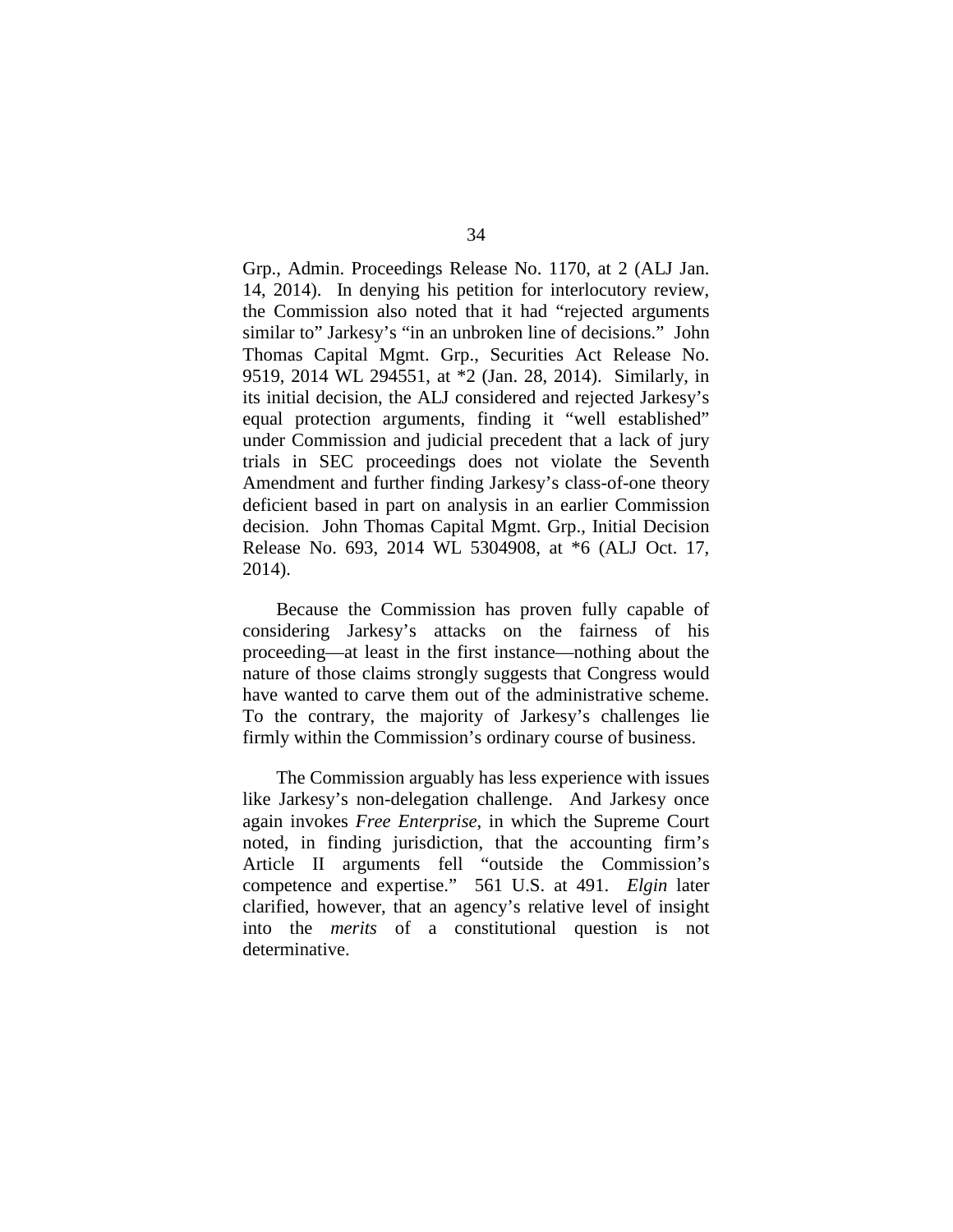The federal-employee plaintiffs in *Elgin*—ultimately joined by the dissent—had argued that their equal protection and bill-of-attainder challenges to the Selective Service statutes "[did] not remotely implicate the [MSPB's] administrative expertise," because those challenges "have nothing to do with the statutory rules of federal employment, and nothing to do with any application of the 'merit system principles' or the 'prohibited personnel practices' that the [MSPB] administers." *Elgin*, 132 S. Ct. at 2143 (Alito, J., dissenting). The Court did not dispute the dissent's assessment of the MSPB's expertise. But it explained that the plaintiffs were overlooking "the many threshold questions that may accompany a constitutional claim and to which the MSPB can apply its expertise." *Id.* at 2140. The Court pointed out that the MSPB could "obviate the need to address the [facial] constitutional challenge" at all if the MSPB were to resolve the case on other grounds, including by addressing other statutory or constitutional claims. *Id.* In addition, "the challenged statute may be one that the MSPB regularly construes, and its statutory interpretation could alleviate constitutional concerns." *Id.* "Thus, because the MSPB's expertise can otherwise be 'brought to bear' on employee appeals that challenge the constitutionality of a statute," the Court saw "no reason to conclude that Congress intended to exempt such claims from exclusive review before the MSPB and the Federal Circuit." *Id.* (citing *Thunder Basin*, 510 U.S. at 214-15).

Here, likewise, the Commission's expertise "can otherwise be brought to bear on" the issues in Jarkesy's proceeding. As previously discussed, the agency could moot the need to resolve Jarkesy's challenge to Dodd-Frank's constitutionality (or any other constitutional question) by finding that he did not commit the securities-law violations of which he stands accused. Even short of that, the Commission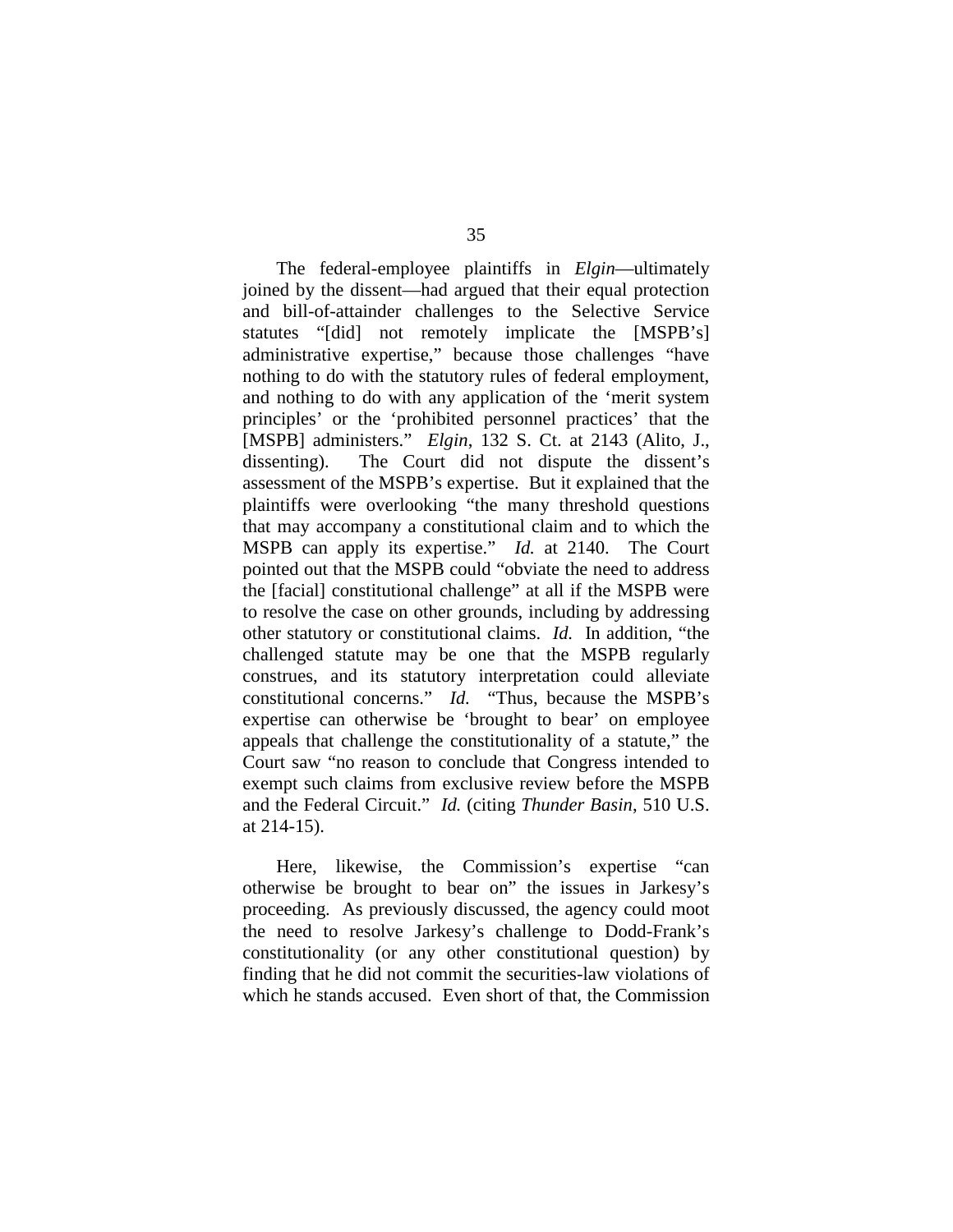could offer an interpretation of the securities laws in the course of the proceeding that might answer or shed light on Jarkesy's non-delegation challenge. As our court has previously observed, "there are precious few cases involving interpretation of statutes authorizing agency action in which our review is not aided by the agency's statutory construction." *Mitchell v. Christopher*, 996 F.2d 375, 379 (D.C. Cir. 1993). Accordingly, like the *Elgin* Court, "we see no reason to conclude that Congress intended to exempt" Jarkesy's non-delegation challenge, or any of his other constitutional defenses, from the administrative scheme. 132 S. Ct. at 2140.

\* \* \*

Having canvassed the three considerations the Supreme Court outlined in *Thunder Basin*, none dissuades us from our initial conclusion that Congress has implicitly precluded the district court's jurisdiction over cases of this type. Quite the contrary. The rationale underlying Congress's decision to create statutory schemes like the one before us is that "coherence and economy are best served if all suits pertaining to designated agency decisions are segregated in particular courts," *City of Rochester*, 603 F.2d at 936—here, in a court of appeals after a final Commission decision. And the "policy behind having a special review procedure in the first place similarly disfavors bifurcating jurisdiction over various substantive grounds," due to the "likelihood of duplication and inconsistency." *Id.* 

As the recent slew of cases demonstrates (*see supra*  note \*), Jarkesy's case is hardly unique. Many respondents in SEC proceedings join substantive defenses to their securities charges together with challenges to the Commission's actions or authority. It makes good sense to consolidate all of each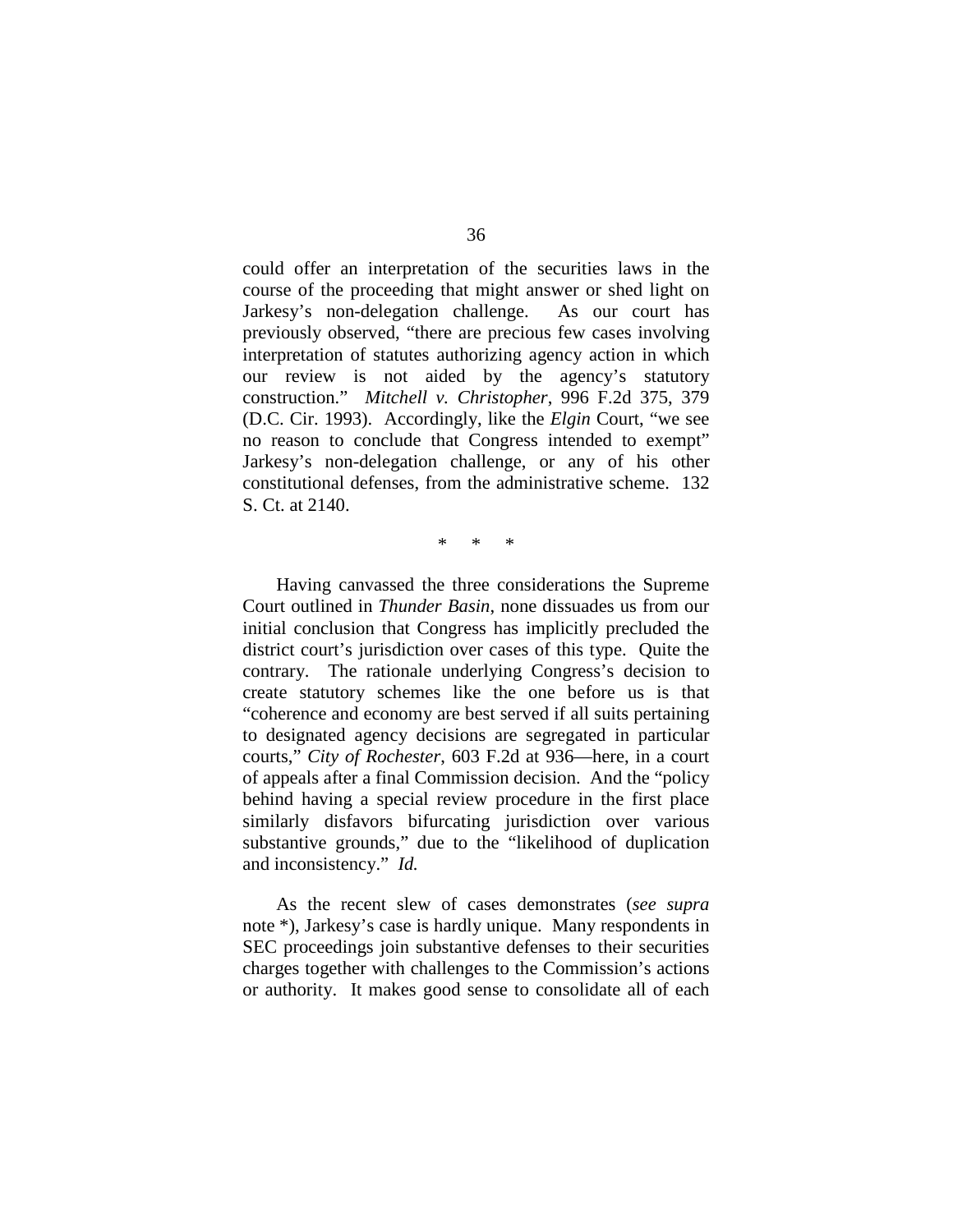respondent's issues before one court for review, and only after an adverse Commission order makes that review necessary. By contrast, a system like the one Jarkesy envisions—where respondents "'jump the gun' by going directly to the district court to develop their case" instead of seeing agency proceedings through to conclusion, *John Doe, Inc.*, 484 F.3d at 570—has comparatively little merit. Such a system, we have already noted, would create substantial uncertainty about what sort of claims could properly be adjudicated outside the administrative scheme. *See Elgin*, 132 S. Ct. at 2135-36. And—again, as Jarkesy's case has shown—it could also likely result in parallel litigation of the same issues before a district court and an agency, with two courts of appeals possibly being confronted with two different sets of rulings down the road. *Cf. id.* at 2135.

We cannot conclude Congress had that intent. Jarkesy must continue to press his various challenges to the Commission's enforcement proceeding before the Commission itself. Should the agency's final order be adverse to him, Jarkesy can then raise his challenges in a petition for review to a court of appeals.

## III.

Jarkesy has offered alternate sources of jurisdiction during the course of this appeal. In his opening brief, Jarkesy warned our court that the Commission had expedited his administrative proceeding, a move he thought could "threaten[] to obstruct the appellate jurisdiction of this Court to resolve these claims." Appellants Br. 62. Jarkesy suggested that the Commission's fast-tracking might have required "the exercise of this Court's powers under the All Writs Act to protect its jurisdiction," on the theory that the Commission could issue its final order before our court could